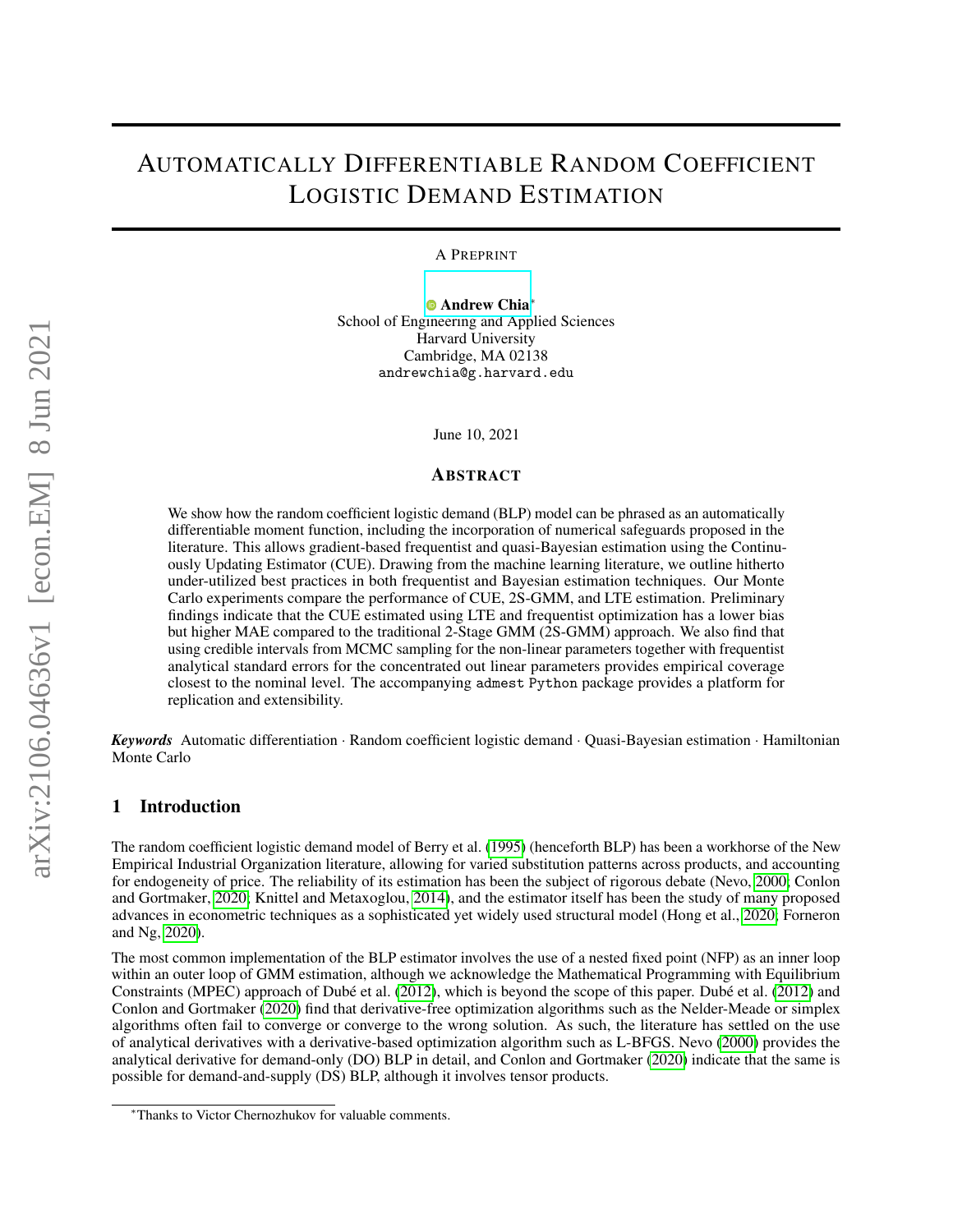Notwithstanding the ongoing debate (Knittel and Metaxoglou, [2014;](#page-14-2) Conlon and Gortmaker, [2020\)](#page-14-1) about whether the BLP estimator can be reliably implemented, it is clear that gradient-based estimation with tight tolerances in the NFP are required for any hope of reliability for the non-linear, non-convex optimization problem. However, the reliance on analytical derivatives poses challenges for the robust and reliable estimation of variants on the BLP model such as dynamic demand decisions involving NFPs within NFPs (Hendel and Nevo, [2006\)](#page-14-6) or sequential NFPs R. S. Lee [\(2013\)](#page-14-7). Quasi-Bayesian estimation using the Laplace Transform Estimator (LTE) of Chernozhukov and Hong [\(2003\)](#page-14-8) with the latest gradient-based Markov Chain Monte Carlo (MCMC) samplers such as Hamiltonian Monte Carlo (HMC) is also difficult in practice. By contrast, automatic differentiation offers easy extensibility, since automatically differentiable modifications preserve the automatic differentiability of the resulting objective function, and straightforward integration into the existing software ecosystem around the latest MCMC sampling techniques.

Our contribution is fourfold. First, we derive the BLP objective function (both DO and DS variants) using block diagonal matrix multiplication in place of for-loops so that the resulting objective function is reverse mode automatically differentiable. Second, we briefly outline what automatic differentiation is, and how the BLP objective function can be phrased as an easily extensible composition of automatically differentiable building blocks. Third, we point out the algorithmic improvements in our reference implementation, the admest<sup>[2](#page-1-0)</sup> Python package, including where we depart from standard practice in the literature. Fourth, we evaluate these algorithmic improvements in Monte Carlo simulations examining the relative performance of 2S-GMM, CUE, and LTE estimators with automatic differentiation, with 2S-GMM using analytical gradients as a benchmark.

Preliminary simulation results confirm previous theory (Hansen et al., [1996;](#page-14-9) Newey and Smith, [2004;](#page-15-1) Newey and Windmeijer, [2009;](#page-15-2) Donald and Newey, [2000\)](#page-14-10) that the CUE has a lower bias but higher variance compared to the 2S-GMM estimator given the weak instrument setting of the Monte Carlo simulation. On the performance of the LTE, we find that lifting the credible intervals from the MCMC sampler directly achieves good empirical coverage for the parameters estimated in the outer GMM loop. This is in contrast to Hong et al. [\(2020\)](#page-14-3), who found it necessary to correct for simulation error to achieve good empirical coverage. Using credible intervals directly results in poor coverage of the concentrated out linear parameters, but using the LTE posterior mean as a point estimate for frequentist uncertainty quantification on these parameters restores good empirical coverage compared to frequentist estimators. Our gradient-based No-U-Turn Sampler variant of HMC (NUTS-HMC) delivers higher effective sample sizes than a Random Walk Metropolis-Hastings (RWMH) implementation with significantly fewer draws (Forneron and Ng, [2020\)](#page-14-4).

In Section [2](#page-1-1) we review the BLP model and show how to construct the the Continuously Updating Estimator (CUE) of Hansen et al. [\(1996\)](#page-14-9). Section [3](#page-6-0) gives a brief overview of automatic differentiation, and how it can be applied to the BLP model. Section [4](#page-9-0) details the algorithmic improvements of our choice of frequentist and Bayesian estimation techniques. Section [5](#page-11-0) documents the set up of our Monte Carlo simulation exercise, while Section [6](#page-12-0) contains the result of our empirical exercise. Section [7](#page-13-0) concludes. Appendix [A](#page-16-0) derives the 2S-GMM objective function and the analytical gradient without the use of for-loops.

# <span id="page-1-1"></span>2 BLP Model and Computation

# <span id="page-1-2"></span>2.1 Demand-Only Model and Setup

As in Berry et al. [\(1995\)](#page-14-0), we start with some individual i in market t that faces a choices of  $J_t$  products, including the outside alternative denoted  $j = 0$ . The utility of consumption for each product  $u_{ijt}$  is given by

$$
u_{ijt} = \sum_{k \in K_1} x_k \beta_{k,r} - \alpha_r p_{jt} + \xi_{jt} + \varepsilon_{ijt}
$$

where the parameter vector  $(\beta_r, -\alpha_r)'$  has a mean component  $(\beta, -\alpha)'$  and covariance matrix with Cholesky decomposition Σ,  $\varepsilon_{ijt}$  is a Type 1 Extreme Value error, and  $\xi_{jt}$  is an unobserved structural error. Under the Berry et al. [\(1995\)](#page-14-0) formulation,  $\Sigma$  is assumed to be a diagonal as opposed to a lower triangular matrix, with the non-zero components denoted  $\sigma_k$ . Define  $\theta_1 = (\beta, -\alpha)$ , the full vector of features as  $X'_{1,jt}$ , and the subset of features with non-zero entries in the covariance matrix as  $X'_{2,jt}$ , and the standardized vector of individual-level taste heterogeneity as  $\nu_i$ , then we have

<span id="page-1-0"></span><sup>&</sup>lt;sup>2</sup>Automatically Differentiable M-EST imation.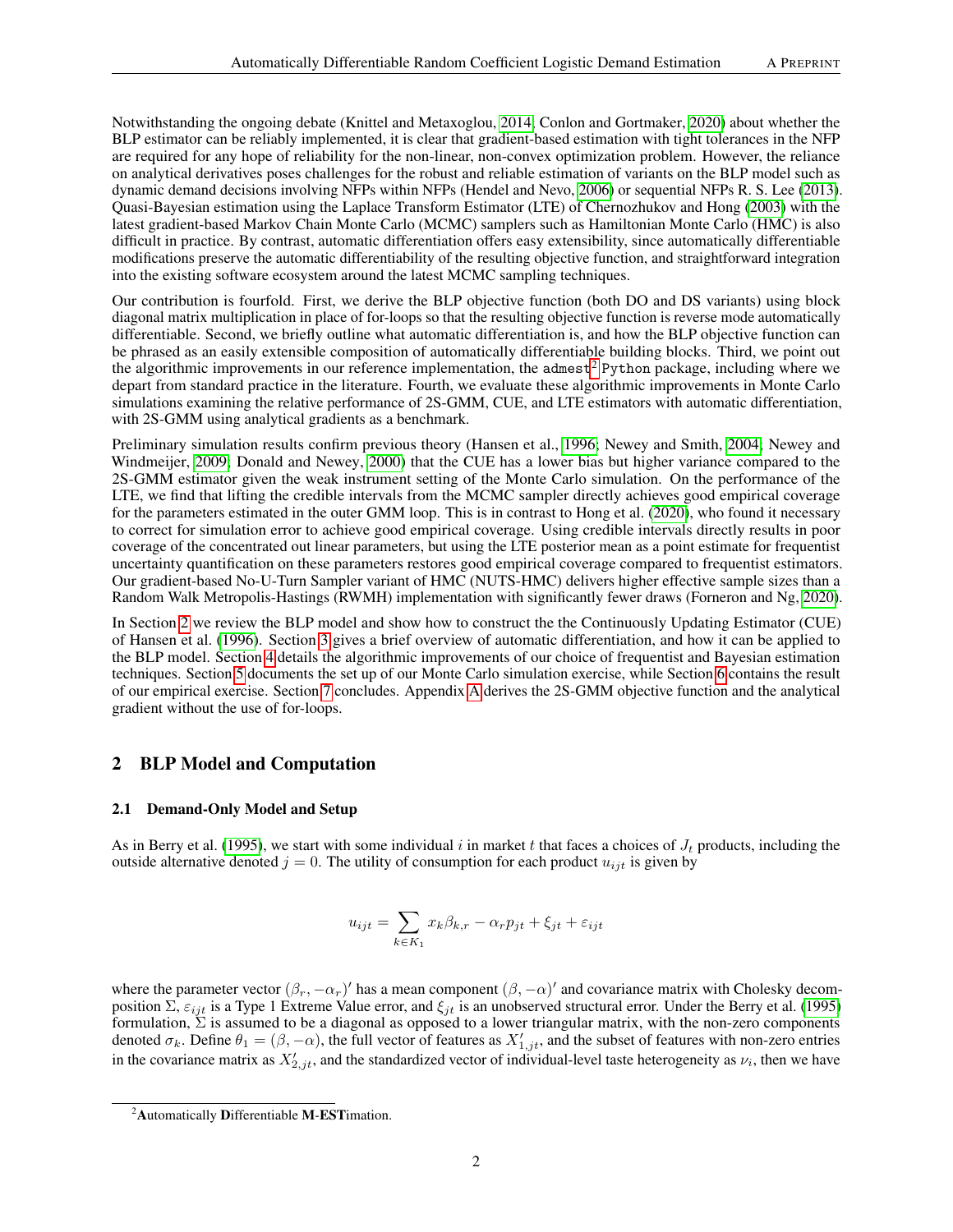$$
u_{ijt} = \delta_{jt} + \mu_{ijt} + \varepsilon_{ijt}
$$

$$
\delta_{jt} = X'_{2,jt}\theta_1 + \xi_{jt}
$$

$$
\mu_{ijt} = X'_{2,jt}\Sigma\nu_i = \sum_{k=1}^{K_2} x_{2,jt,k}\sigma_k\nu_{i,k}
$$

Consumers select the product that gives them the most utility, where the value of the outside good is normalized to zero so  $u_{i0t} = 0 \forall i, t$ . Let  $\mathcal{N}(t)$  denote the set of products in market t, then the observable market shares are given by

$$
s_{jt} = \int \frac{\exp(\delta_{jt} + \mu_{ijt})}{1 + \sum_{k \in \mathcal{N}(t)} \exp(\delta_{jt} + \mu_{kjt})} dF(\nu)
$$

In practice, this integral is computed numerically using simulation under a distributional assumption for  $\nu_i$ . We assume independent normality (across products and individuals), as is common in the literature. Berry et al. [\(1995\)](#page-14-0) show that we can invert the simulated and observed shares to recover  $\delta_{it}$  using a contraction mapping. Once  $\delta_{it}$  is recovered, we can retrieve the structural error  $\xi_{jt}$ . Denote all observable data by D. With demand-side instruments  $Z^D$ , we have the moment conditions  $g(\theta; D_{jt}) = Z_{jt}^D \xi_{jt}$ , and  $\mathbb{E}[g(\theta; D_{jt})] = 0$ , which we can then estimate using GMM.

## <span id="page-2-0"></span>2.2 Constructing the Demand-Only BLP Objective Function

The following derivation is novel in that it eschews the use of for-loops while being numerically equivalent, avoiding the criticism (Conlon and Gortmaker, [2020\)](#page-14-1) of previous vectorization methods (Nevo, [2000;](#page-15-0) Knittel and Metaxoglou, [2014\)](#page-14-2). Since each iteration of the for-loop across markets does not depend on computations from other iterations, the loop constitutes a finite-dimensional linear operator which definitionally has an equivalent expression as a series of matrix operations – in this case, appropriately chosen block diagonal matrices.

In considering numerical integration, we make the subjective choice of assuming overlapping simulation draws (Hong et al., [2020\)](#page-14-3), although there are potential efficiency gains from using separate draws for each market (Kristensen and Salanié, [2017;](#page-14-11) L.-F. Lee, [1995\)](#page-14-12). We further use quasi-Monte Carlo nodes with equal weight rather than quadrature nodes, although the derivations easily extend to the case of quadrature nodes.

#### Share Inversion

The contraction map given by Berry et al. [\(1995\)](#page-14-0) is

$$
\delta_{n+1}(\delta_n; \hat{s}(\delta_n; \theta_2), \mathcal{S}) = \delta_n + \log(\mathcal{S}) - \log(\hat{s}(\delta_n; \theta_2))
$$

where S is the observed share (and its dependence is henceforth suppressed for notational simplicity), and  $\hat{s}$  is the simulated shares. For a given product j in market t, with each simulated individual denoted by i, the simulated share is given by

$$
\hat{s}_{ji}(\delta_n; \theta_2) = \frac{\exp(\delta_n + \mu_{ji}(\theta_2))}{1 + \sum_j \exp(\delta_n + \mu_{ji}(\theta_2))}
$$

$$
\mu_{ji}(\theta_2) = \sum_k x_{j,k} \nu_{i,k} \theta_{2,k}
$$

At each iteration of the fixed point the term  $\mu_i(\theta_2)$  does not change (this value is fixed in the outer loop of the non-linear GMM algorithm). Therefore, it makes sense to cache the values of  $\mu_{ji}$  for re-use across each fixed point iteration, rather than computing it at every iteration. Note also that we can express the  $\mu$  matrix for all goods and individuals as

$$
\mu(\theta_2) = X_2 \Omega_{\theta_2} \nu' \in \mathbb{R}^{J \times R}
$$

where  $\nu \in \mathbb{R}^{R \times K_2}$  is the matrix of simulation draws and  $\Omega_{\theta_2}$  is a diagonal matrix with diagonal entries corresponding to  $\theta_2$ . The compute time of this  $\mu$  matrix scales with the number of simulation draws R, so caching it yields significant savings in compute time especially when we increase  $R$  for more precision in numerical integration.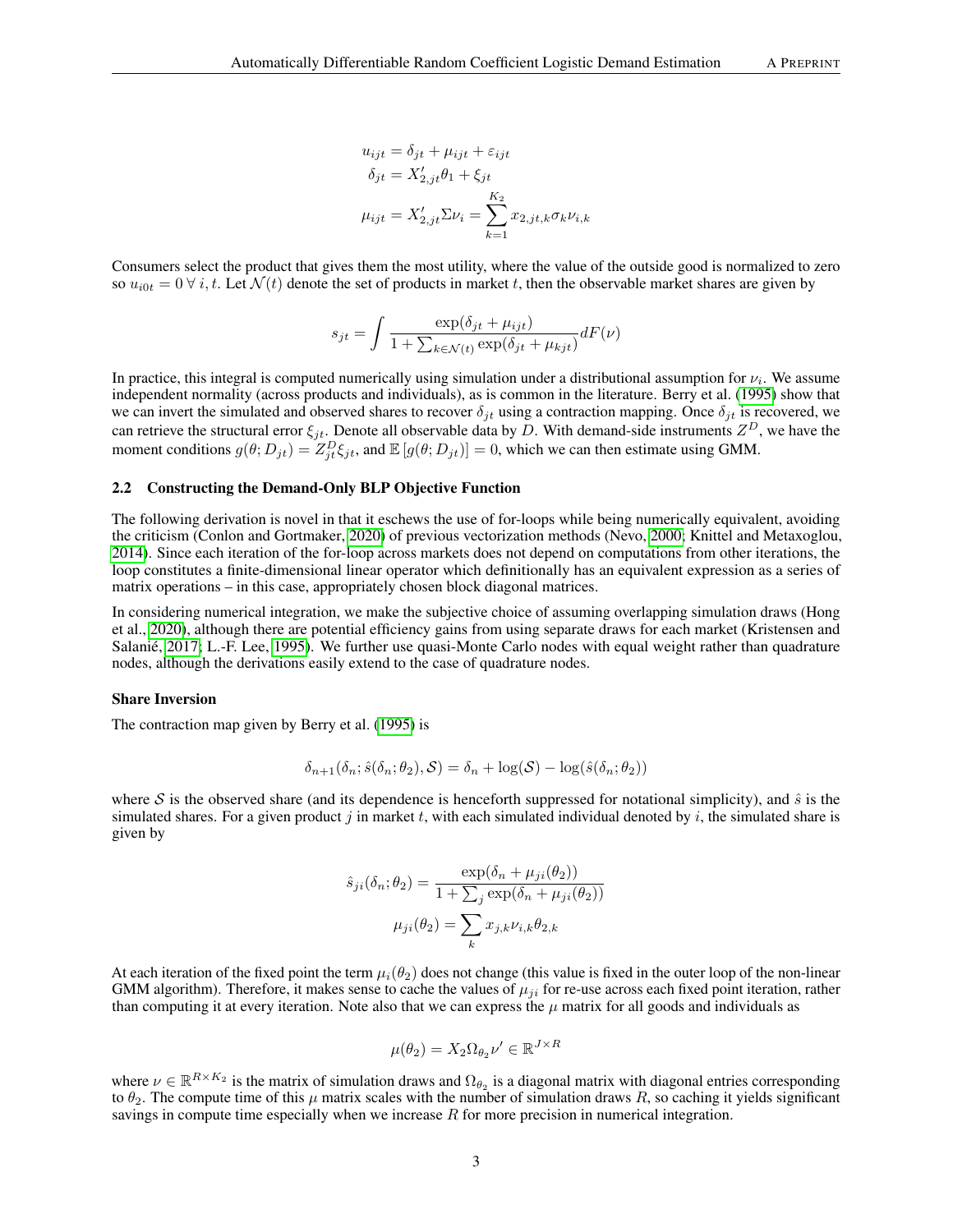To think about how to recover the shares across multiple markets in a single matrix operation, we first examine the case of a single market with number of products  $J_t$ , where we want to recover the matrix  $\hat{s}(\delta_n;\theta_2) \in \mathbb{R}^{J_t \times R}$ . We already have the matrix  $\mu(\theta_2) \in \mathbb{R}^{J_t \times R}$ , and we can perform column-wise addition (denoted  $+^c$ ) of  $\delta_n$  on it and apply the exponential function element-wise to get  $\exp(\delta_n + \mu_{ji}(\theta_2))$ , so the only term that remains is  $\sum_j \exp(\delta_n + \mu_{ji}(\theta_2))$ , which we want to compute at the individual level (so each entry within the same column has the same value, and this value should differ across the R columns). Taking  $i_{J_t} \in \mathbb{R}^{J_t \times J_t}$  (the "summation matrix") to be the matrix of all ones, we can use the following formula

$$
\iota_{J_t} \exp(\delta_n +^c \mu(\theta_2)) \in \mathbb{R}^{J_t \times R}
$$

This gives a single expression for the matrix of simulated shares as

$$
\hat{s}(\delta_n;\mu(\theta_2)) = \exp(\delta_n +^c \mu(\theta_2)) \oslash [1 + \iota_{J_t} \exp(\delta_n +^c \mu(\theta_2))]
$$

where the addition of 1 is element-wise and  $\oslash$  denotes element-wise division (as opposed to the Hadamard element-wise product denoted  $\odot$ ). Moving to the many markets scenario, define instead  $\iota_J$  to be the block diagonal with  $\iota_{J_t}$  for each market  $t$  in each block<sup>[3](#page-3-0)</sup>, so we have

$$
\iota_J = \begin{bmatrix} \iota_{J_1} & 0 & \cdots & 0 \\ 0 & \iota_{J_2} & \cdots & 0 \\ 0 & 0 & \ddots & 0 \\ 0 & 0 & \cdots & \iota_{J_T} \end{bmatrix}
$$

Then the share matrix across all products, markets, and individuals can be computed by

$$
\mathbb{R}^{J \times R} \ni \hat{s}(\delta_n; \theta_2) = \exp(\delta_n +^c \mu(\theta_2)) \oslash [1 + \iota_J \exp(\delta_n +^c \mu(\theta_2))]
$$

### Numerical Safeguards

Conlon and Gortmaker [\(2020\)](#page-14-1) note that in situations where  $\delta_n + \mu_{ji}(\theta_2) \gg 0$ ,  $\exp(\delta_n + \mu_{ji}(\theta_2))$  will overflow, leading to numerical issues when trying to divide infinity by infinity. They propose choosing (at the market level)  $m_i = \max\{0, \max_j \delta_n + \mu_{ji}(\theta_2)\}\)$ , and then note that

$$
\frac{\exp(\delta_n + \mu_{ji}(\theta_2))}{1 + \sum_j \exp(\delta_n + \mu_{ji}(\theta_2))} = \frac{\exp(\delta_n + \mu_{ji}(\theta_2) - m_i)}{\exp(-m_i) + \sum_j \exp(\delta_n + \mu_{ji}(\theta_2) - m_i)}
$$

The choice of maximum provides the best protection against numerical overflow, but it is not expressible as a matrix operation. We propose re-centering using the mean instead. This guards against overflow and underflow, is expressible as a matrix operation, and is likely to be sufficient as long as  $\|\bar{\theta}_2\|_{\infty}$  is of reasonable size. The failure mode when  $\|\theta_2\|_{\infty} \gg 0$  is unlikely to be encountered in practice, as this would lead to other numerical issues in the objective function.<sup>[4](#page-3-1)</sup> This operation is in fact similar to the summation within markets at the individual level that we have already detailed. Define the "averaging matrix"<sup>[5](#page-3-2)</sup>

$$
\iota_{J/J} = \begin{bmatrix} \iota_{J_1}/J_1 & 0 & \cdots & 0 \\ 0 & \iota_{J_2}/J_2 & \cdots & 0 \\ 0 & 0 & \ddots & 0 \\ 0 & 0 & \cdots & \iota_{J_T}/J_T \end{bmatrix}
$$

<span id="page-3-0"></span><sup>&</sup>lt;sup>3</sup>The matrix  $\iota_J$  is also constant across iterations of the fixed point, so it can be pre-computed and cached. In fact, it is invariant to the choice of  $\theta_2$ , so it should be passed in from outside of the outer non-linear GMM loop to save even more time.

<span id="page-3-1"></span><sup>&</sup>lt;sup>4</sup>Conlon and Gortmaker [\(2020\)](#page-14-1) recommend using bounds on the value of  $\theta_2$  to ensure a well-behaved objective function. Within reasonable bounds, the performance of the mean is likely to be at least equivalent to using the max.

<span id="page-3-2"></span><sup>&</sup>lt;sup>5</sup>One can retrieve  $\iota_J$  from  $\iota_{J/J}$  by performing a boolean check for non-zero elements (encoding true as 1 and false as 0), so in implementation one should construct  $\iota_{J/J}$  first, and then perform the boolean check to retrieve  $\iota_J$ , with both operations happening outside the BLP algorithm.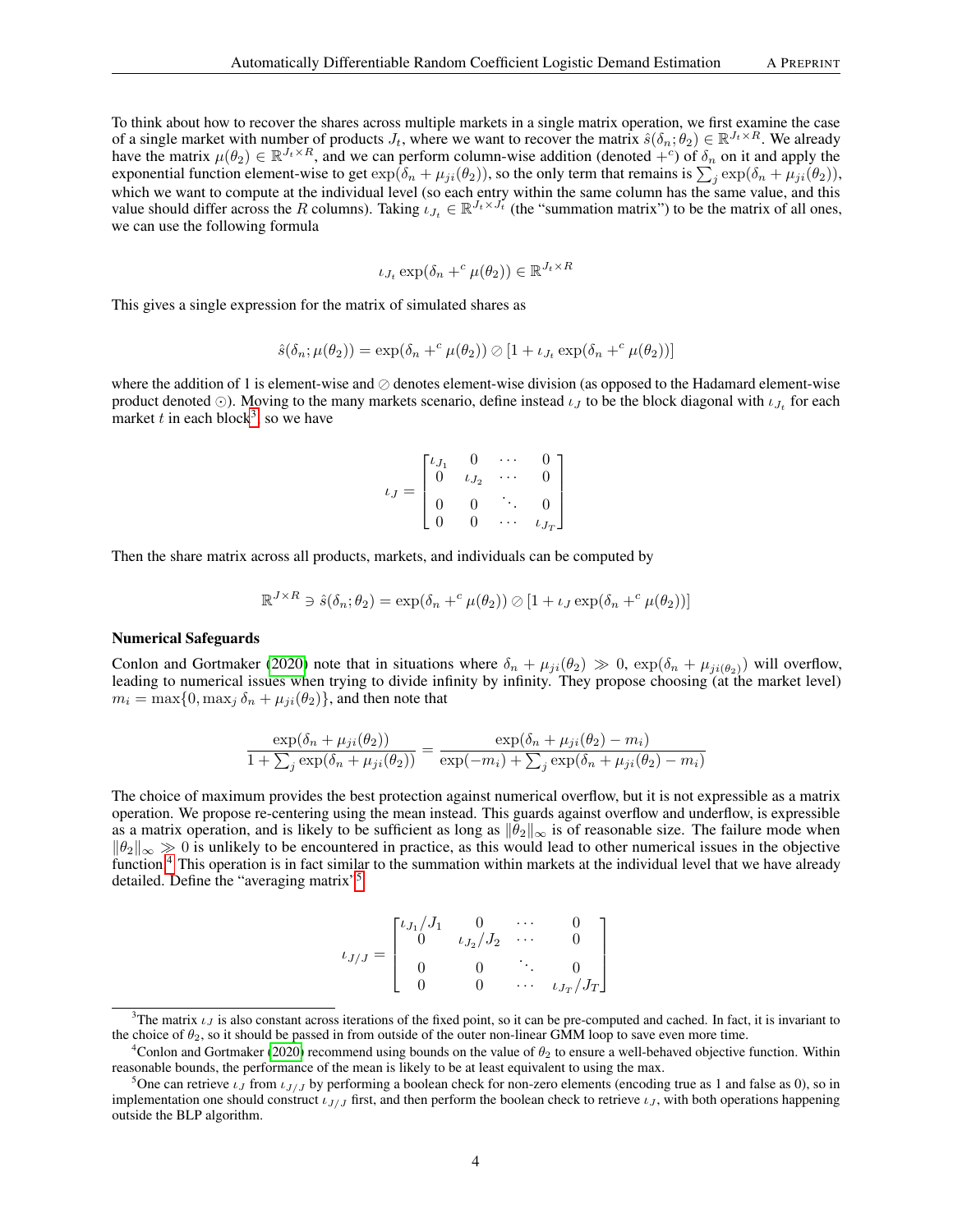then the matrix given by  $\iota_{J/J}(\delta_n + c \mu(\theta_2))$  gives the market level mean of  $\delta_n + c \mu(\theta_2)$  for a given individual. Incorporating this guard against numerical overflow, our final expression for the shares is given by

$$
\hat{s}(\delta_n;\theta_2) = \exp(\delta_n + ^c \mu(\theta_2) - \iota_{J/J}[\delta_n + ^c \mu(\theta_2)]) \oslash [1 + \iota_J \exp(\delta_n + ^c \mu(\theta_2) - \iota_{J/J}[\delta_n + ^c \mu(\theta_2)])]
$$

To take the average over individuals, we can just take the row sums of this matrix.<sup>[6](#page-4-0)</sup> We are now ready to construct the CUE objective function for the BLP problem.

#### Demand-Only CUE

We partition the parameter space  $\theta$  into two components.  $\theta_1 \in \mathbb{R}^{K_1}$  is the vector of linear parameters with the corresponding design matrix  $X_1$ , while  $\theta_2 \in \mathbb{R}^{K_2}$  is the vector of non-linear parameters governing heterogeneous tastes with the corresponding design matrix  $X_2$ . We denote the fixed point solution of the contraction mapping  $\lim_{n\to\infty} \delta_n(\delta_0;\mu(\theta_2)) := \lim_{n\to\infty} \delta_n(\delta_{n-1};\mu(\theta_2))$ , and the matrix of instruments by  $Z \equiv Z^D$ . The Nested Fixed Point (NFP) algorithm of Berry et al. [\(1995\)](#page-14-0) implemented as a CUE objective function is given by Algorithm [1.](#page-5-0)[7](#page-4-1)[8](#page-4-2)

There are two remarks to be made about the formulation. First, while the rest of the literature uses a one-step linear GMM to compute the concentrated out parameters  $\theta_1$ , we use a 2-Stage GMM (2S-GMM) instead, since we do not have the weight matrix as a parameter.<sup>[9](#page-4-3)</sup> Second, for the computation of the weight matrix within the CUE objective function, standard errors, and computing out concentrated out parameters we need an estimator for  $Var(Z'\xi)$ . Under the assumption of heteroskedascity, one popular choice is  $\hat{Var}(Z'\xi) = Z'\Omega_{\xi}Z$  where  $\Omega_{\xi}$  is a diagonal matrix with the squared residuals  $\xi_{jt}^2$  as its diagonal entries. We find better performance using the following formulation as proposed by Gallant and Hong [\(2007\)](#page-14-13)

$$
\hat{Var}(Z'\xi) = Z'\Omega_{\xi}Z - Z'\xi\xi'Z
$$

We use the standard GMM standard errors<sup>[10](#page-4-4)</sup> for  $\hat{\theta}$  denoted  $\Sigma_{\hat{\theta}}$ , which Berry et al. [\(1995\)](#page-14-0) derive to be

$$
\Sigma_{\hat{\theta}} = \left[ \frac{\partial \xi(\theta_2)'Z}{\partial \theta} \left[ \sum_{i=1}^3 V_i \right]^{-1} \frac{\partial Z' \xi(\theta_2)}{\partial \theta} \right]^{-1}
$$

where  $V_1$ ,  $V_2$ ,  $V_3$  represent the variation arising from the process generating the product characteristics, from the consumer sampling process, and from the simulation process respectively. We have  $V_1 = Var(Z'\xi)$ , and with a large number of underlying consumers,  $V_2$  is negligible. With a sufficient number of simulation draws relative to the number of products,  $V_3$  is also negligible, so we use as an empirical estimator

$$
\Sigma_{\hat{\theta}} = \left[ \left( \frac{\partial \xi(\theta_2)'Z}{\partial \theta} \right) \left( Z'\Omega_{\xi}Z - Z'\xi\xi'Z \right)^{-1} \frac{\partial Z'\xi(\theta_2)}{\partial \theta} \right]^{-1}
$$

evaluated at the point estimate  $\hat{\theta}$ , where  $\frac{\partial Z'\xi(\theta_2)}{\partial \theta}$  is computed using automatic differentiation.

## 2.3 Incorporating Supply-Side into the Model

Conlon and Gortmaker [\(2020\)](#page-14-1) show that as long as the supply side is correctly specified, its inclusion can increase the efficiency of estimation, especially for situations where the excluded demand-side instruments are relatively weak. Using the first order condition of firms under the assumption of Bertrand competition, we can generate an additional set of moment conditions. At the market t level, we have the multi-product Bertrand markup  $\eta_t(p_t, s_t, \theta_2)$  estimated by

$$
\eta_t(p_t, s_t, \theta_2) \equiv \Delta_t(p_t)^{-1} s_t = p_t - c_t
$$

<span id="page-4-1"></span><span id="page-4-0"></span><sup>&</sup>lt;sup>6</sup>It is advisable to cache  $\hat{s}(\delta_n; \theta_2)$  before row-summation, as it will be needed in this form for other computations.

 $<sup>7</sup>$  For comparison and completeness of documentation, the 2S-GMM version of demand-only NFP BLP along with its gradient</sup> without for-loops is given in Appendix [A.](#page-16-0)

<span id="page-4-2"></span><sup>&</sup>lt;sup>8</sup>We scale the objective function by  $\frac{1}{2}$  to be consistent with the LTE formulation of Chernozhukov and Hong [\(2003\)](#page-14-8).

<span id="page-4-4"></span><span id="page-4-3"></span><sup>&</sup>lt;sup>9</sup>The weight matrix is initialized using the 2-Stage Least Squares (2SLS) weight matrix  $(Z'Z)^{-1}$ .

<sup>&</sup>lt;sup>10</sup>We acknowledge the work of Newey and Windmeijer [\(2009\)](#page-15-2) in showing that the usual GMM standard errors are biased downwards for the CUE.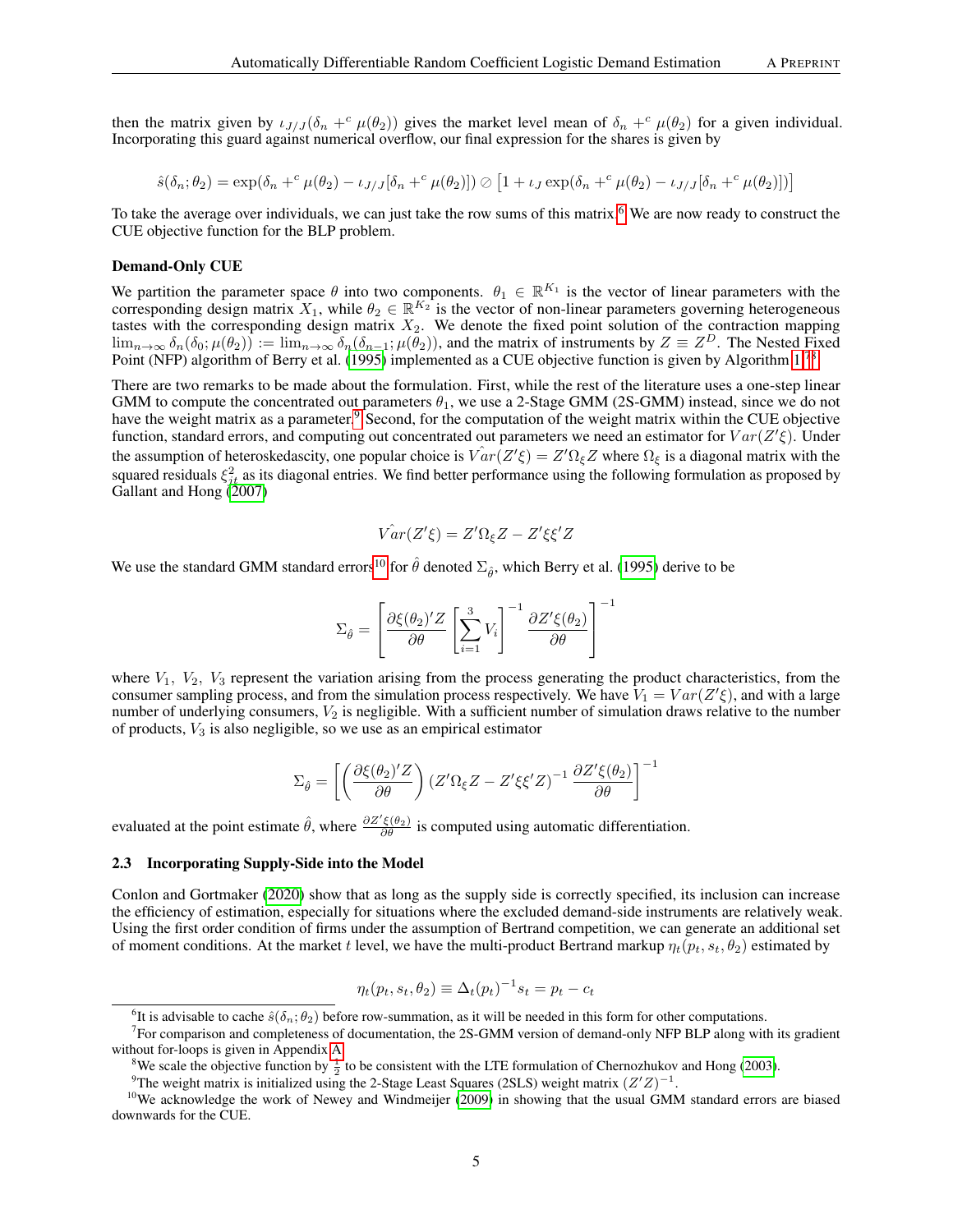Algorithm 1: NFP GMM Objective (Demand-Only)

**Data:**  $X_1 \in \mathbb{R}^{J \times K_1}$ ,  $X_2 \in \mathbb{R}^{J \times K_2}$  the design matrices of features that enter linearly and non-linearly respectively;  $Z \in \mathbb{R}^{J \times z}$  the matrix of instruments;  $\nu \in \mathbb{R}^{R \times K_2}$  the matrix of simulation draws;  $S \in \mathbb{R}^J$  the vector of observed shares;  $\iota_{J/J}$ ,  $\iota_J$  as in Section [2.2.](#page-2-0)

**Input:** The value of  $\theta_2$  being considered, the starting point for the fixed point equation  $\delta_0$ . **Result:** The CUE objective function  $q(\theta_2)$ begin

$$
\mathbb{E}^{III}_{\mathbb{R}} \times R \ni \mu(\theta_2) \longleftarrow X_2 \Omega_{\theta_2} \nu'
$$
\n
$$
\mathbb{R}^J \ni \hat{\delta} \longleftarrow \lim_{n \to \infty} \delta_n(\delta_0; \mu(\theta_2))
$$
\nUse 2S-GMM to compute  $\theta_1$ \n
$$
\mathbb{R}^{z \times z} \ni W^{(1)} = (Z^t Z)^{-1}
$$
\n
$$
\mathbb{R}^{K_1} \ni \hat{\theta_1}^{(1)} \longleftarrow [X_1^t Z W^{(1)} Z' X_1]^{-1} X_1^t Z W^{(1)} Z' \hat{\delta}
$$
\nEstimate the Second Stage Weight Matrix\n
$$
\mathbb{R}^J \ni \xi^{(1)} \longleftarrow \hat{\delta} - X_1 \hat{\theta}_1^{(1)}
$$
\n
$$
\mathbb{R}^{z \times z} \ni W^{(2)} = (Z^t \Omega_{\xi^{(1)}} Z - Z^t \xi^{(1)} \xi^{(1)'} Z)^{-1}
$$
\n
$$
\mathbb{R}^{K_1} \ni \hat{\theta_1}^{(2)} \longleftarrow [X_1^t Z W^{(2)} Z' X_1]^{-1} X_1^t Z W^{(2)} Z' \hat{\delta}
$$
\n
$$
\mathbb{R}^J \ni \xi^{(2)} \longleftarrow \hat{\delta} - X_1 \hat{\theta}_1^{(2)}
$$
\nEstimate the weight matrix for the overall objective\n
$$
\mathbb{R}^{z \times z} \ni W = (Z^t \Omega_{\xi^{(2)}} Z - Z^t \xi^{(2)} \xi^{(2)'} Z)^{-1}
$$
\n
$$
q(\theta_2) \longleftarrow \frac{1}{2} \xi^{(2)'} Z W Z' \xi^{(2)}
$$

<span id="page-5-0"></span>where  $\Delta_t(p_t, s_t, \theta_2)$  is the intra-firm demand derivative given by

$$
\Delta_t(p_t) \equiv -\mathcal{H}_t \odot \frac{\partial s_t}{\partial p_t}(p_t)
$$

 $\mathcal{H}_t$  refers to the ownership matrix with each  $(i, j)$  entry indicating whether the same firm produces products i and j. With this, we can estimate marginal costs by taking  $c_t = p_t - \eta_t(\theta_2)$ , and parametrize it (across all markets and products) as

$$
f_{MC}(p - \eta(\theta_2)) = X_3\gamma + \omega
$$

where  $\omega$  is a structural error term,  $\gamma$  is the vector of coefficients on the linear supply-side features, and  $X_3$  is a design matrix of features that enter supply linearly.  $f_{MC}$  is the functional form assumed for marginal costs, typically the identity function or the logarithm. This allows the construction of moment conditions  $\mathbb{E}\left[\omega_{jt}Z_{jt}^S\right]=0$ . We can then estimate the full demand and supply system with multiple equation GMM.

#### 2.4 Estimating Demand-Supply BLP

#### Empirically Estimating Marginal Cost

We focus on an empirical estimate for  $\frac{\partial s_t}{\partial p_t}$ . Denote the coefficient on price as  $\alpha$ .<sup>[11](#page-5-1)</sup>, and  $\alpha_i = \alpha + \theta_{2,\text{price}} \nu_{i,\text{price}} \ \forall \ i =$ 1, ..., R to be the vector of (simulated) individual level coefficients on price, and the matrix  $\Omega_{\alpha}$  to be a diagonal matrix with  $\alpha_i$  as its diagonal elements. In the case where price is not a non-linear feature, set  $\theta_{2,\text{price}} = 0$  and this reduces to  $\alpha_i = \alpha \ \forall \ i$ . Then at the market t level we have

$$
\frac{\partial s_j}{\partial p_k} = \begin{cases} -\int \alpha_i \hat{s}_{ij} (1 - \hat{s}_{ik}) d(\nu) \ \forall \ j = k \\ \int \alpha_i \hat{s}_{ij} \hat{s}_{ik} d(\nu) \ \forall \ j \neq k \end{cases}
$$

<span id="page-5-1"></span><sup>&</sup>lt;sup>11</sup>Our notation here differs from the rest of the literature in that  $\alpha < 0$  is the coefficient on price rather than its size.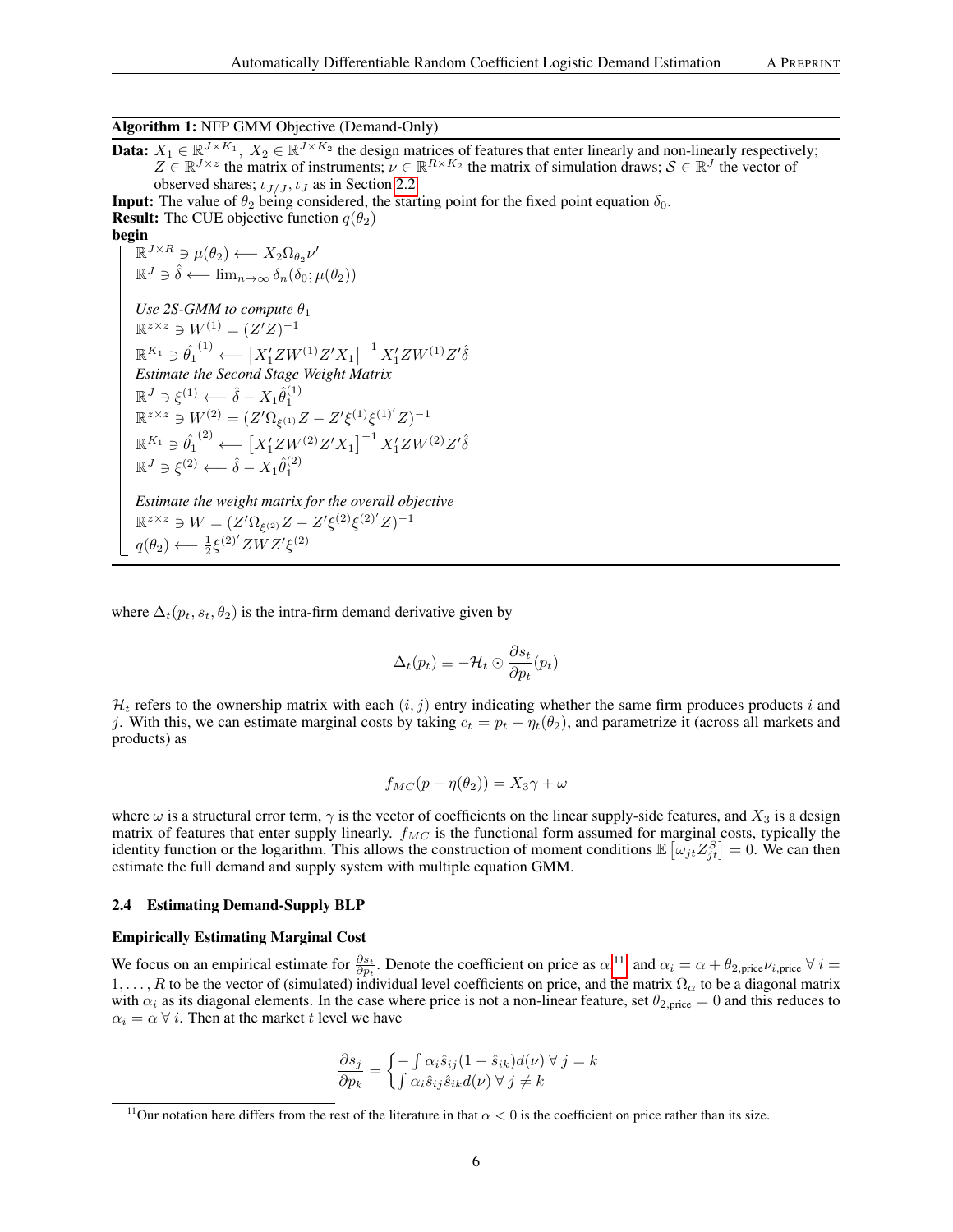Following Morrow and Skerlos [\(2011\)](#page-15-3), we can decompose this into a diagonal matrix  $\Lambda_t$  and a dense matrix  $\Gamma_t$  so we have

$$
\Delta_t = \Lambda_t - \Gamma_t
$$
  
diag( $\Lambda_t$ ) = rowMeans( $\hat{s}_t \Omega_\alpha$ )  

$$
\Gamma_t = \hat{s}_t \Omega_\alpha \hat{s}_t / R
$$

To move to the many markets scenario without for-loops, we note that we can simply substitute the problem-level matrices for Λ. For Γ, we want a block diagonal matrix rather than a dense matrix. Hence, we "over-provision" a dense matrix and use Hadamard multiplication by  $\iota_J$  to "slice" out the entries that we want<sup>[12](#page-6-1)</sup>, so we have

$$
\Gamma = \hat{s} \Omega_{\alpha} \hat{s}' \odot \iota_j / R
$$

We then estimate  $\hat{\eta}$  with<sup>[13](#page-6-2)</sup>

$$
\hat{\eta} = \left(-\mathcal{H} \odot \frac{\partial \hat{s}}{\partial p}\right)^{\dagger} \mathcal{S}
$$

#### Demand-Supply CUE

We partition the parameter space  $\theta = (\theta_1, \theta_2, \theta_3)$ , where  $\theta_1 \in \mathbb{R}^{K_1}$  are the parameters on the features that enter demand linearly including the price parameter  $\alpha$  (which is negative),  $\theta_2 \in \mathbb{R}^{K_2}$  are the parameters on the features that enter demand non-linearly, and  $\theta_3 \in \mathbb{R}^{K_3}$  are the parameters on the features that enter supply linearly. We present the DS CUE objective function where the outer loop only comprises the non-linear parameters  $\theta_2$ . This is a departure from Conlon and Gortmaker [\(2020\)](#page-14-1), who include the linear parameter on price  $\alpha$  in the outer GMM loop. They do this because it allows for the sharing of the weight matrix between the concentrated out parameters and the outer GMM loop. Our simulation results suggest that unless one imposes parameter bounds, this tends to have poor performance when applied to the CUE. Instead, we estimate the demand-side of BLP, using a 2-Stage linear IV GMM procedure to recover the concentrated out linear parameters including  $\hat{\alpha}$ , and then estimate the supply-side using  $\hat{\alpha}$ . Doing so forces  $\hat{\alpha}$  to be in a feasible region (and in particular, negative) without the use of any parameter bounds.

On top of the data used for demand-only BLP, we need  $H$  the conduct matrix,  $f_{MC}$  the functional form for marginal costs,  $X_3$  the matrix of features that enter supply linearly, and  $Z^S$  supply-side instruments, the last of which is used to construct  $Z \equiv \begin{bmatrix} Z^D & 0 \\ 0 & Z \end{bmatrix}$  $0\quad Z^S$ the full block matrix of instruments. Denote the vector of firm indices to be  $f \vec{r}$ , then one

trick to computing  $H$  is to compute the boolean matrix

$$
\mathcal{H}: \left[ \vec{firm(1/firm)}' \right] \stackrel{?}{=} 1
$$

encoding True to be 1 and False to be 0. The CUE objective function is given by Algorithm [2,](#page-7-0) and uncertainty quantification proceeds in similar fashion to demand-only BLP. Denote  $\varepsilon = (\xi, \omega)$ , then we have

$$
\Sigma_{\theta} = \left[ \frac{\partial \varepsilon(\theta)'Z}{\partial \theta} \left( Z'\Omega_{\varepsilon}Z - Z'\varepsilon \varepsilon'Z \right)^{-1} \frac{\partial Z'\varepsilon(\theta)}{\partial \theta} \right]^{-1}
$$

where  $\frac{\partial Z' \varepsilon(\theta_2)}{\partial \theta}$  is computed using automatic differentiation.

# <span id="page-6-0"></span>3 Applying Automatic Differentiation

Traditionally, gradient-based estimation of the BLP objective function has relied on deriving the analytical gradient. However, Conlon and Gortmaker [\(2020\)](#page-14-1) point out that the mere inclusion of a supply-side greatly complicates this

<span id="page-6-2"></span><span id="page-6-1"></span> $12$ See [A](#page-16-0)ppendix A for a similar approach taken for the analytical gradient, and associated trade-offs.

<sup>&</sup>lt;sup>13</sup>We use the Moore-Penrose Pseudo-Inverse denoted  $\dagger$  when inverting the matrix of intra-firm derivatives because the matrix can be computationally singular when the observed outside share is large and predicted shares are small.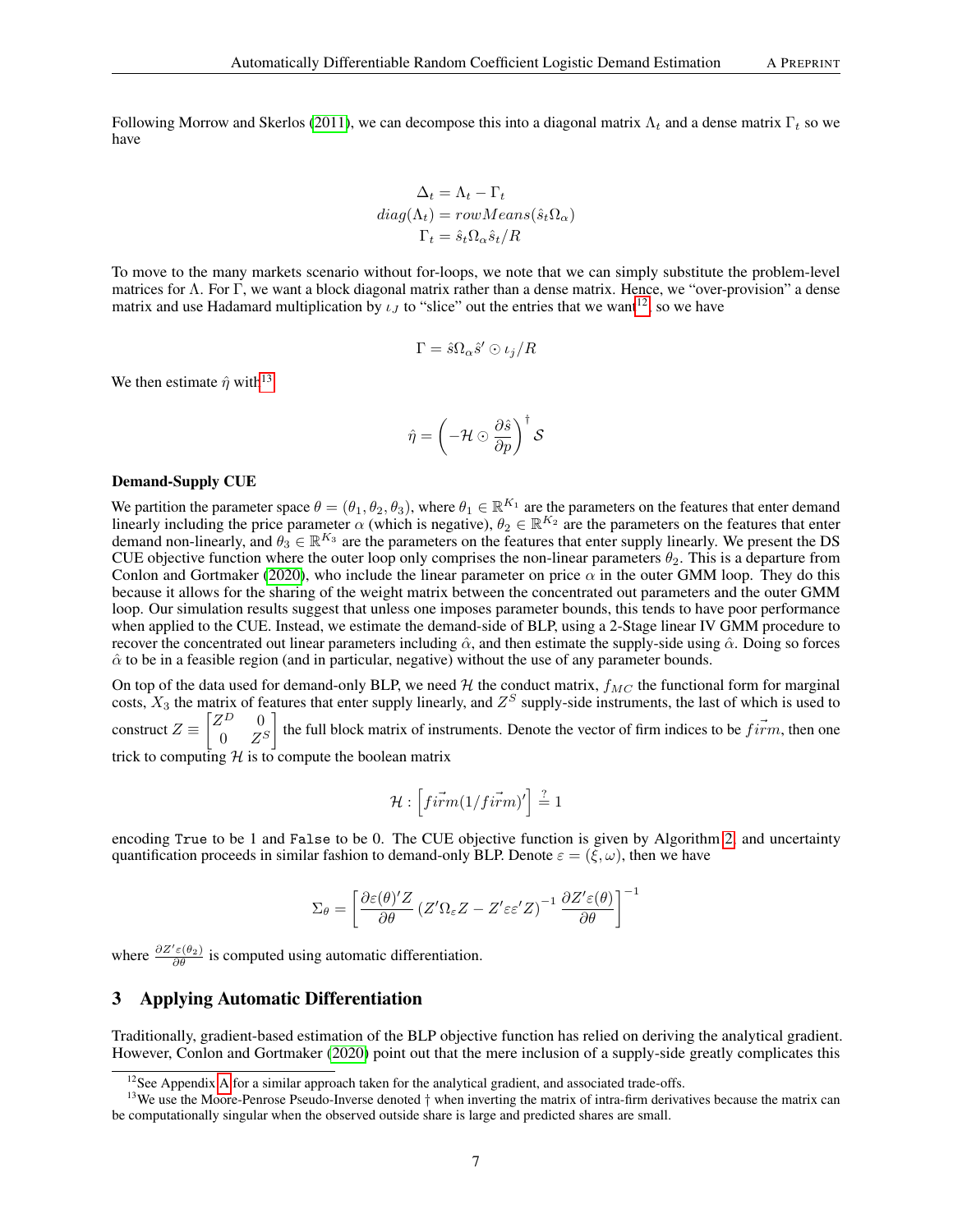# Algorithm 2: NFP GMM Objective (Demand and Supply)

**Data:**  $X_1 \in \mathbb{R}^{J \times K_1}$ ,  $X_2 \in \mathbb{R}^{J \times K_2}$ ,  $X_3 \in \mathbb{R}^{J \times K_3}$  the design matrices of features that enter demand linearly, demand non-linearly, and supply linearly respectively;  $p \in \mathbb{R}^J$  the vector of prices;  $\mathcal{H} \in \mathbb{R}^{J \times J}$  the conduct matrix,  $Z^D \in \mathbb{R}^{J \times z_d}$ ,  $Z^S \in \mathbb{R}^{J \times z_s}$  the demand and supply instrument matrices respectively;  $\nu \in \mathbb{R}^{R \times K_2}, \mathcal{S} \in \mathbb{R}^{J}, \iota_{J/J}, \iota_J$  as in Algorithm [1.](#page-5-0)

**Input:** The value of  $\theta_2$  being considered, the starting point for the fixed point equation  $\delta_0$ . **Result:** The CUE objective function  $q(\theta_2, \alpha)$ begin

*Demand-Side Estimation*  $\mathbb{R}^{J \times R} \ni \mu(\theta_2) \longleftarrow X_2 \Omega_{\theta_2} \nu'$  $\mathbb{R}^J \ni \hat{\delta} \longleftarrow \lim_{n \to \infty} \delta_n(\delta_0; \mu(\theta_2))$  $\mathbb{R}^{J \times R} \ni \hat{s}(\hat{\delta}; \theta_2) \longleftarrow \exp(\hat{\delta} +^c \mu(\theta_2)) \oslash \left[1 + \iota_J \exp(\hat{\delta} +^c \mu(\theta_2))\right]$ *Use 2S-GMM to compute*  $\theta_1$  $\mathbb{R}^{z_d \times z_d} \ni W^{(1)} = (Z^{D'} Z^{D})^{-1}$  $\mathbb{R}^{K_1}\ni\hat{\theta_1}^{(1)}\longleftarrow \left[X_1'Z^DW^{(1)}Z^{D'}X_1\right]^{-1}X_1'Z^DW^{(1)}Z^{D'}\hat{\delta}$ *Estimate the Second Stage Weight Matrix*  $\mathbb{R}^J \ni \xi^{(1)} \longleftarrow \hat{\delta} - X_1 \hat{\theta}_1^{(1)}$ 

$$
\mathbb{R}^{z_d \times z_d} \ni W^{(2)} = (Z^{D'} \Omega_{\xi^{(1)}} Z^D - Z^{D'} \xi^{(1)} \xi^{(1)'} Z^D)^{-1}
$$
  

$$
\mathbb{R}^{K_1} \ni \hat{\theta_1}^{(2)} \longleftarrow \left[ X_1' Z^D W^{(2)} Z^{D'} X_1 \right]^{-1} X_1' Z^D W^{(2)} Z^{D'} \hat{\delta}
$$
  

$$
\mathbb{R}^J \ni \xi^{(2)} \longleftarrow \hat{\delta} - X_1 \hat{\theta}_1^{(2)}
$$

*Supply-Side Estimation Estimate marginal costs using* αˆ *from previous step*  $\mathbb{R}^{J \times J} \ni \Lambda_{ii} \longleftarrow rowMeans(\hat{s}\Omega_{\hat{\alpha}})$  $\mathbb{R}^{J \times J} \ni \Gamma \longleftarrow \hat{s} \Omega_{\hat{\alpha}} \hat{s}' \odot \iota_j / R$  $\mathbb{R}^{J \times J} \ni \frac{\partial \hat{s}}{\partial p} \longleftarrow \Lambda - \Gamma$  $\mathbb{R}^J\ni \hat{\eta}\longleftarrow \left(-\mathcal{H}\odot \frac{\partial \hat{s}}{\partial p}\right)^{\dagger}\mathcal{S}$  $\mathbb{R}^J \ni \hat{c} \longleftarrow f_{MC}(\hat{\eta} - p)$ 

$$
\begin{array}{l} \vspace{2mm} Use~2S\text{-}GMM\ to\ compute\ \theta_3 \\ \mathbb{R}^{z_s\times z_s} \ni W^{(1)} = (Z^{S'}Z^S)^{-1} \\ \mathbb{R}^{K_3} \ni \hat{\theta_3}^{(1)} \longleftarrow \left[X_3'Z^SW^{(1)}Z^{S'}X_3\right]^{-1}X_3'Z^SW^{(1)}Z^{S'}\hat{c} \\ \vspace{2mm} Estimate\ the\ Second\ Stage\ Weight\ Matrix \\ \mathbb{R}^J \ni \omega^{(1)} \longleftarrow \hat{c} - X_3\hat{\theta}_3^{(1)} \\ \mathbb{R}^{z_s\times z_s} \ni W^{(2)} = (Z^{S'}\Omega_{\omega^{(1)}}Z^S - Z^{S'}\omega^{(1)}\omega^{(1)'}Z^S)^{-1} \\ \mathbb{R}^{K_3} \ni \hat{\theta_3}^{(2)} \longleftarrow \left[X_3'Z^SW^{(2)}Z^{S'}X_3\right]^{-1}X_3'Z^SW^{(2)}Z^{S'}\hat{c} \\ \mathbb{R}^J \ni \omega^{(2)} \longleftarrow \hat{c} - X_3\hat{\theta}_3^{(2)} \end{array}
$$

<span id="page-7-0"></span>*Pool residuals and instruments from demand and supply*  $\mathbb{R}^{2J} \ni \hat{\varepsilon} \longleftarrow (\hat{\xi}, \hat{\omega})$  $\mathbb{R}^{2J\times(z_d+z_s)}\ni Z\longleftarrow \begin{bmatrix} Z^D & 0\ 0 & Z^D\end{bmatrix}$  $0\quad Z^S$ 1 *Estimate the weight matrix for the overall objective*  $\mathbb{R}^{(z_d+z_s)\times(z_d+z_s)}\ni W=(Z'\Omega_{\hat{\varepsilon}^{(2)}}Z-Z'\varepsilon \varepsilon' Z)^{-1}$  $q(\theta_2, \alpha) \longleftarrow \frac{1}{2} \hat{\varepsilon}^{(2)'} ZWZ' \hat{\varepsilon}^{(2)}$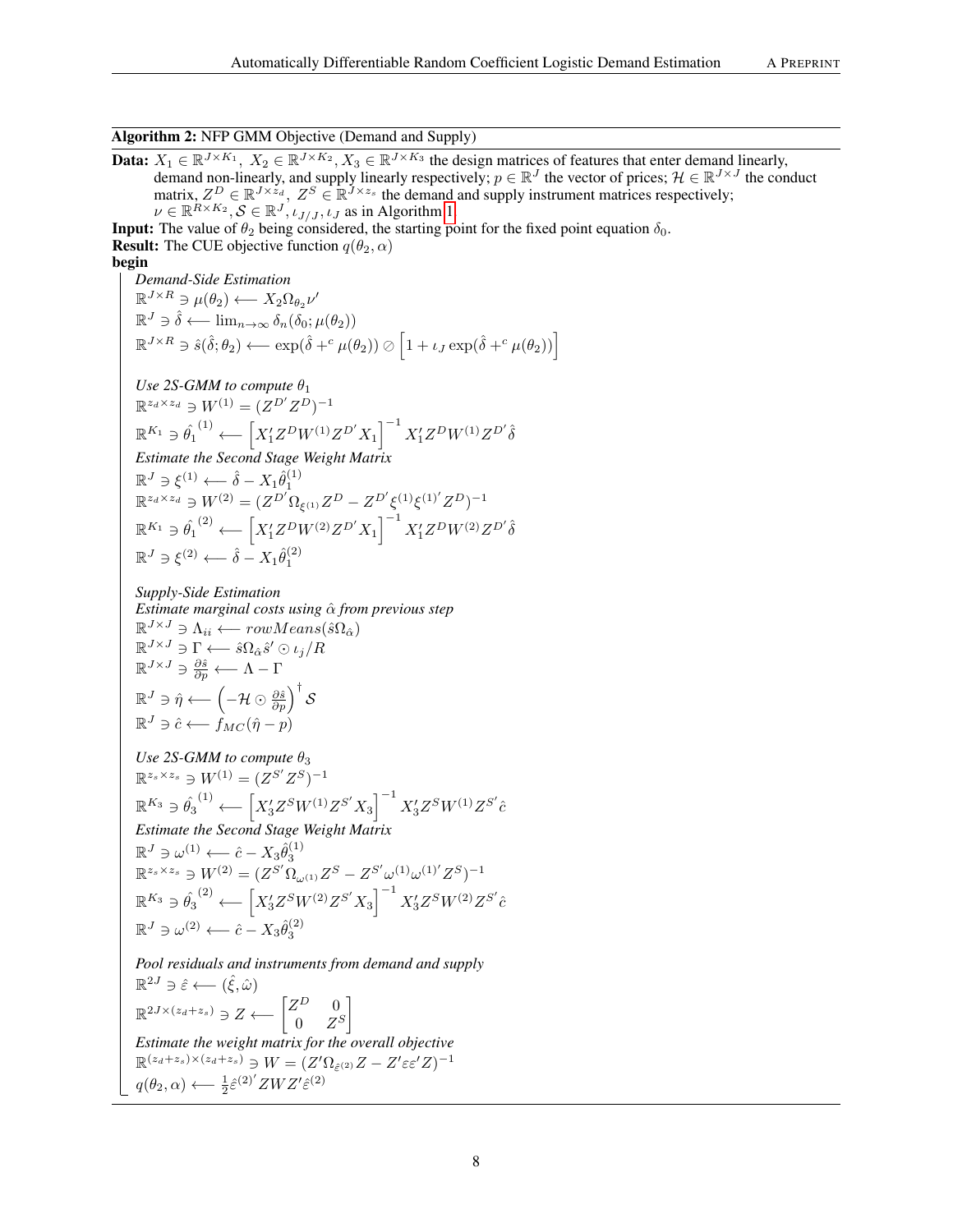endeavour, requiring the use of tensor products. Automatic differentiation offers a way to estimate gradients up to numerical precision (avoiding the error from a finite differences approximation) without the need for extensive derivation.

#### 3.1 What is Automatic Differentiation?

This section is not a substitute for a more extensive treatment of automatic differentiation found in Rall and Corliss [\(1996\)](#page-15-4) and Bradbury et al. [\(2018\)](#page-14-14). Readers interested in the history of automatic differentiation and its use in machine learning can refer to Iri [\(1991\)](#page-14-15) and Baydin et al. [\(2018\)](#page-14-16) respectively. Given a function  $f : \mathbb{R}^n \to \mathbb{R}^m$ , we think of the Jacobian evaluated at  $x \in \mathbb{R}^n$  denoted  $\partial f(x)$  to be an  $m \times n$  matrix representing the differential of f at every point where f is differentiable. For some  $y \in \mathbb{R}^m$ , the Jacobian-vector product  $\partial f(x) \cdot y$  represents the best linear approximation to the change  $y - x$  in the neighborhood around x. Forward Mode automatic differentiation computes the Jacobian-vector product. The Jacobian of the function is build one column at a time by keeping track of the partial derivative of each intermediate step in the function, or the tangent of the primal. This is the most efficient for the case where  $f : \mathbb{R} \to \mathbb{R}^m$ , where the entire Jacobian matrix is computed in a single pass. Reverse Mode automatic differentiation computes the vector-Jacobian product, which is the transpose of the Jacobian vector product. The Jacobian matrix is computed one row at a time in two sweeps. The first forward sweep keeps track of the dependencies that intermediate values have on the original input, and then the reverse sweep computes the derivative by propagating the adjoints in reverse. The special case where  $f : \mathbb{R}^n \to \mathbb{R}$ , where the Jacobian is computed in a single pass, is known as back-propagation. Given a scalar-valued objective function, back-propagation is the most efficient of the two automatic differentiation modes, explaining its popularity in the machine learning literature and why it is our mode of choice.

Similar to the chain rule for analytical derivatives, compositions of automatically differentiable functions preserve automatic differentiability. This means that we get gradients of any variant of the original BLP algorithm "for free", provided the variation is phrased as an automatically differentiable function. The simplest example of this is that any automatically differentiable moment function admits an automatically differentiable CUE objective function, since the weight matrix estimation step only involves matrix operations.

#### 3.2 What is Automatically Differentiable?

With modern machine learning libraries, compositions of the following building blocks are automatically differentiable:

- 1. Matrix operations, including non-linear operations such as matrix inversion.
- 2. Elementary functions such as trigonometric functions, taking the exponential or logarithm.
- 3. Indicator functions.
- 4. Fixed-Point solutions.

By contrast, automatic differentiation does not work well with loop constructs, both for-loops and while-loops. Forwardmode differentiation is possible with loop-constructs by "unrolling" the loops at every evaluation of the function, a costly operation, but reverse-mode differentiation, and therefore back-propagation, is not possible. It is clear that the derivation of both the DO and DS BLP objective functions in Section [2](#page-1-1) only comprises compositions of building blocks 1.–4., and is thus automatically differentiable. The derivative of a fixed-point solution relies on the implicit function theorem, and is typically not supported out of the box by most major automatic differentiation libraries. Hence, we detail our implementation of the reverse-mode automatic derivative of a fixed-point solution.

#### Reverse Mode Automatic Derivative of Fixed-Point Solutions

Numerical methods such as fixed-point iteration that effectively rely on a while-loop are not amenable to backpropagation, and are slow to automatically differentiate using forward mode. However, Nevo [\(2000\)](#page-15-0) already observed that we can use the implicit function theorem to retrieve the derivative of  $\delta$  with respect to  $\theta_2$  given by

$$
\frac{\partial \delta}{\partial \theta_2} = -\left[\frac{\partial \hat{s}}{\partial \delta}\right]^{-1} \frac{\partial \hat{s}}{\partial \theta_2}
$$

As pointed out by Bradbury et al. [\(2018\)](#page-14-14) and Jeon et al. [\(2021\)](#page-14-17), this can be applied more generally. Start with some contraction mapping  $x = f(\theta, x)$  which implies a solution function  $\theta \mapsto x^*(\theta)$ , where we want to retrieve the reverse-mode derivative (vector-Jacobian product)  $v' \mapsto v' \partial x^*(\theta)$ . Assume that the implicit function theorem holds,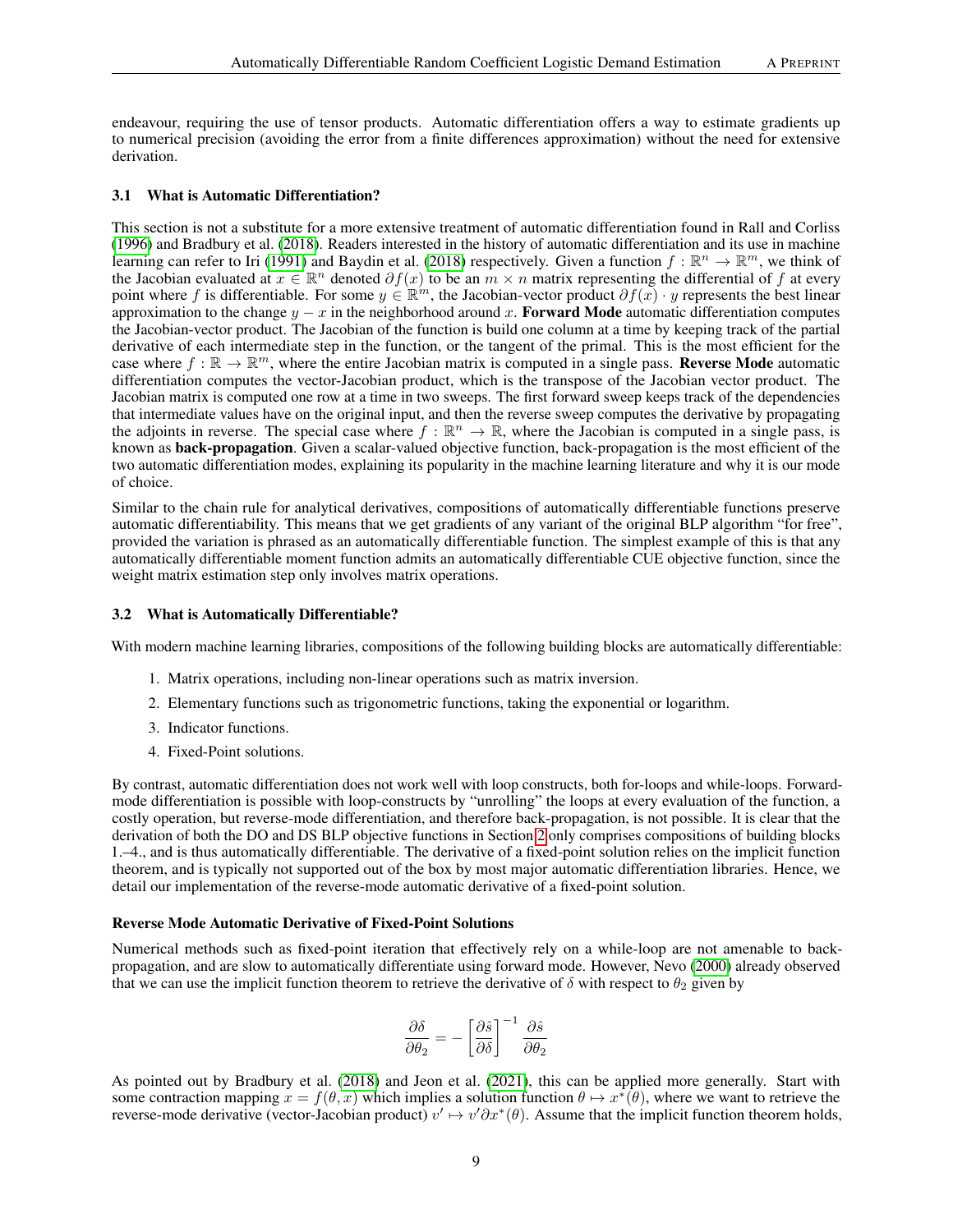$$
\partial x^*(\theta_0) = B + A\partial x^*(\theta_0) = (I - A)^{-1}B
$$

where  $A = \frac{\partial f(\theta_0, x^*(\theta_0))}{\partial x^*(\theta_0)}, B = \frac{\partial f(\theta_0, x^*(\theta_0))}{\partial \theta_0}$  $\frac{\partial \phi}{\partial \theta_0}$ . Therefore, we can evaluate vector-Jacobian products by

$$
v' \partial x^* (\theta_0) = v'(I - A)^{-1} B = w' B
$$

where  $w' = v'(I - A)^{-1} = v' + w'A$ . We can equivalently think of w' as the fixed point of the map  $u' \mapsto v' + u'A$ , so we can write the reverse mode derivative of a contraction mapping as the solution to another contraction mapping, avoiding the expensive operation of matrix inversion.

## <span id="page-9-0"></span>4 Algorithmic Improvements

# 4.1 Optimization Methods

#### Quasi-Newton Methods

Most of the BLP literature use quasi-Newton methods for frequentist optimization and estimation. When the objective function is convex, quasi-Newton methods that utilize an approximation to second-order Hessian information such as BFGS and its variants will dominate a gradient-descent based approach that does not. However, in the case of highly non-convex objective functions that can be ill-behaved outside a feasible region such as the BLP objective function, quasi-Newton methods can have issues with numerical stability and fail to converge Knittel and Metaxoglou [\(2014\)](#page-14-2). Conlon and Gortmaker [\(2020\)](#page-14-1) resolve this by noting that imposing parameter bounds helps with numerical stability, both in replications of Berry et al. [\(1995\)](#page-14-0) and Nevo [\(2001\)](#page-15-5), as well as simulation exercises. We are able to confirm this finding. However, the choice of parameter bounds is a subjective hyper-parameter that can be difficult to justify in empirical work, motivating the search for an optimization method that functions well even without parameter bounds.

#### Modern Gradient Descent Methods

For ill-conditioned problems, gradient descent methods which only utilize first-order derivative information controlled by the learning rate offers more consistent results without parameter bounds across a range of reasonable starting values. The challenge here is to have an optimization method that is relatively robust to local stationary points, but still achieves good convergence. There are two main branches of modern gradient descent algorithms, Stochastic Gradient Descent (SGD) and adaptive learning rate or "momentum" based algorithms (Dogo et al., [2018\)](#page-14-18).

In SGD (or mini-batch SGD mSGD) (Schaul et al., [2013\)](#page-15-6), each update is computed using the gradient with respect to a single (small batch of) observation(s). This helps with local stationary points because the stationary point of the objective function with respect to each (batch of) observation(s) is likely to be different, and this difference will allow the optimizer to "escape" local minima. We do not test or employ SGD in our implementation because it is not amenable to Just-In-Time-compilation (JIT-compilation). The only principled way to batch the data within the BLP setting is to group them by market. However, doing so will change the dimension of the design matrices at each iteration of the objective function, defeating JIT-compilation. SGD also relies on annealing the learning rate over iterations to control the over-shoot from using batched gradient descent, which is hard to calibrate in practice.

Adaptive learning rate optimization algorithms such as RMSProp (Hinton et al., [2012\)](#page-14-19), AdaGrad (Duchi et al., [2011\)](#page-14-20), and Adam (Kingma and Ba, [2014;](#page-14-21) Reddi et al., [2019\)](#page-15-7) adjust the learning rate on a per-parameter basis based on a memory of past gradients. The intuition here is that if there is a sudden and large change in the direction of the optimization update, then we should be cautious about moving in that direction. Hence, momentum-based optimizers keep a "memory" of previous gradients, and generates an update that attenuates sudden, large changes and amplifies movements in consistent directions. This momentum simultaneously addresses the exploding gradient problem and allows the optimizer to escape local optima. We use the AdaBelief algorithm (Zhuang et al., [2020\)](#page-15-8) implemented in Optax (Hessel et al., [2020\)](#page-14-22). It is an Adam variant which incorporates curvature information without approximating the Hessian by utilizing deviations between predicted and actual gradients. We find that with adaptive learning rate gradient descent optimizers, imposing parameter bounds is no longer necessary, removing another source of hyper-parameter arbitrariness in estimation.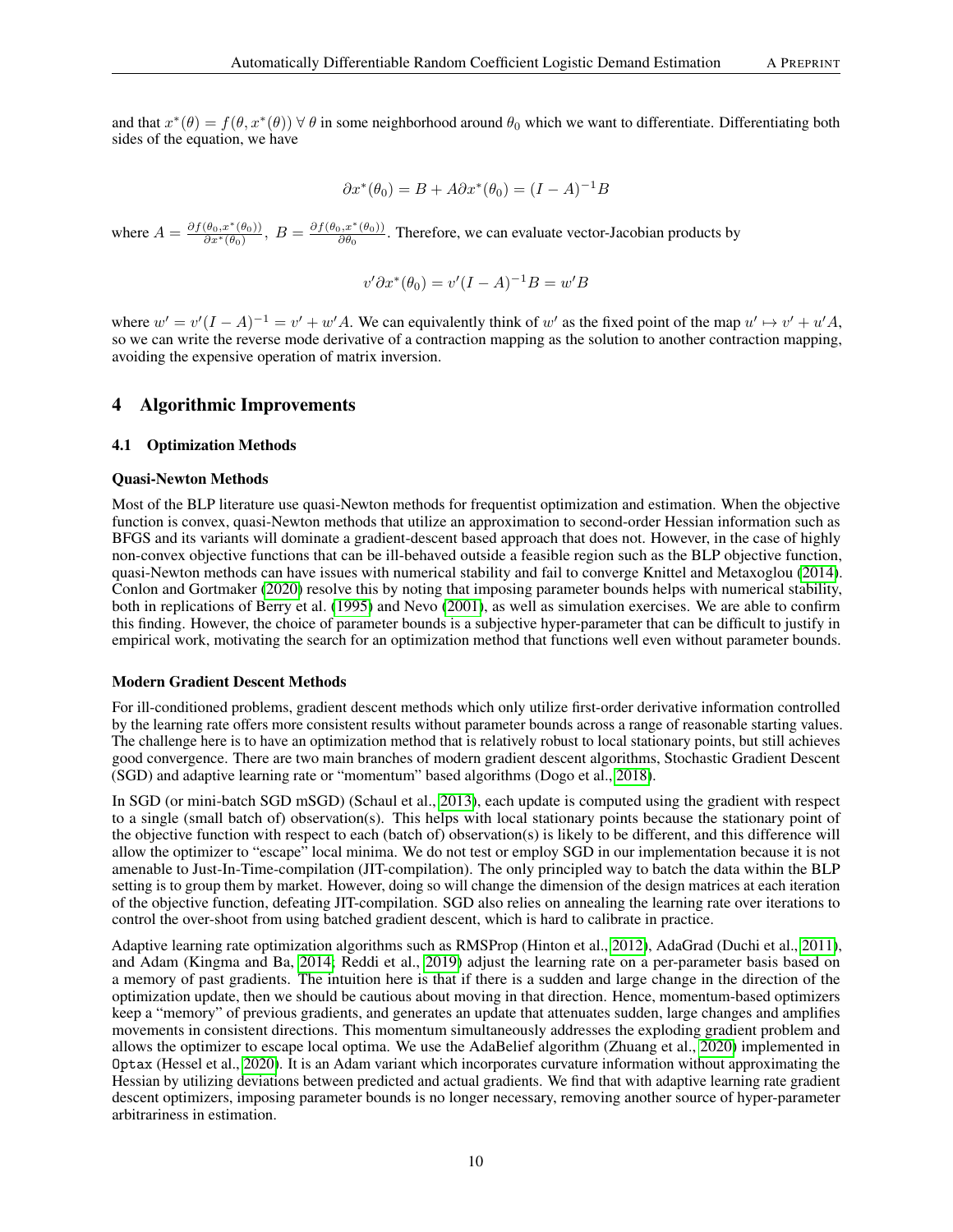# 4.2 MCMC Sampling

# Choice of Sampler

Chernozhukov and Hong [\(2003\)](#page-14-8) use a RWMH in their original paper on LTEs. However, Forneron and Ng [\(2020\)](#page-14-4) find that RWMH takes a long time to converge for the BLP problem, resulting in a low effective sample size even with a long Markov chain. Hong et al. [\(2020\)](#page-14-3) propose using Hamiltonian Monte Carlo (HMC) (Duane et al., [1987;](#page-14-23) Neal et al., [2011\)](#page-15-9) instead, which utilizes gradient information in sampling.<sup>[14](#page-10-0)</sup> We can think of the proposal process of RWMH as a blind-folded person throwing a ball with random direction and momentum. Wherever the ball lands, we check the value of the objective function relative to our current position, and assign a high acceptance probability if there is a large decrease in the objective function value. In HMC, we can think of the ground as having gravity wells, where regions of low objective function value have a higher gravity than regions of high objective function value. The same ball with random direction and momentum no longer travels in a straight line, but is instead pulled towards regions of low objective function value, speeding convergence. Because the ball is thrown with random momentum, there is still a chance that the sampler will escape the pull of the gravity wells and therefore explore beyond the closest local minimum. The curved path of the ball represents an integral that is hard to compute exactly. In practice, a simplectic integrator based on Hamiltonian dynamics is used, breaking up the curved path into L steps of length  $\varepsilon$ , which are the hyper-parameters of the sampler.

We extend the work of Hong et al. [\(2020\)](#page-14-3) by using a variant of Hamiltonian Monte Carlo that is less sensitive to the choice of hyper-parameters. HMC's hyper-parameters are  $(L, \varepsilon, M)$ , which are the number of steps in the leap-frog symplectic integrator, the size of each step in the integrator, and the mass matrix or the covariance matrix of the proposal distribution respectively<sup>[15](#page-10-1)</sup>. The tuning of these hyper-parameters is artisanal and problem-specific, and Hoffman and Gelman [\(2014\)](#page-14-24) outline the effects of a poorly chosen set of  $(L, \varepsilon, M)$ . An L that is too large results in wasted computation, and in the converse results in a poor exploration of the parameter space.  $\varepsilon$  controls the granularity of exploration, and a well-chosen  $M$  that approximates the posterior covariance matrix increases the rate of convergence of the Markov Chain. They propose a No-U-Turn Sampler (NUTS) variant of HMC that automatically tunes the hyper-parameters. Instead of a single ball thrown in one direction, NUTS uses two balls thrown in opposite directions with the same random momentum. It grows the trajectory of both balls using the simplectic integrator (choosing which to advance at random) until one of the paths turns on itself, indicating that remainder of the path is likely to backtrack. It then samples a point along this bi-directional path as the proposed candidate. This is an auto-tuning of the number of steps parameter L on a per-sample basis.  $\varepsilon$  and M are tuned in a set of warm-up draws using prime-dual averaging for a target acceptance rate, and the empirical covariance matrix of the warm-up draws respectively. With minor modifications, NUTS-HMC has become the standard in the machine learning literature (Carpenter et al., [2017;](#page-14-25) Phan et al., [2019;](#page-15-10) Salvatier et al., [2016\)](#page-15-11), and thus our MCMC sampler of choice as implemented in NumPyro (Phan et al., [2019\)](#page-15-10).

## Sampler Settings and Diagnostics

Rather than a single long chain of MCMC samples that is common in the economics literature (Hong et al., [2020;](#page-14-3) Chernozhukov and Hong, [2003;](#page-14-8) Forneron and Ng, [2020\)](#page-14-4), we use many smaller chains so that we can compute MCMC mixing diagnostics that are common in the computer science literature. The use of a single Markov chain can lead to a failure to diagnose non-convergence, and this has been noted as far back as Gelman and Rubin [\(1992\)](#page-14-26). In particular, the seeming convergence of a Markov chain to a single mode may fail to detect multi-modality that is far apart – which in economics implies a potential identification failure. Similarly, the performance of a single chain may fail to detect that the chain is stuck in a region of high-curvature, with a step-size that is too large to allow for acceptable proposals to "escape" – which can imply the brittleness of frequentist estimation through optimization. We use the rank-normalized split- $\hat{R}$  of Vehtari et al. [\(2021\)](#page-15-12) as a diagnostic, which checks for whether the variance of the first half of a chain fails to match the second half, and whether the variance of multiple chains together is greater than each individual chain. An affirmative of either condition shows up as a high  $\hat{R}$ , and indicates a failure to converge. The  $\hat{R}$  is an oft-recommended convergence diagnostic used across a range of MCMC statistical packages (Salvatier et al., [2016;](#page-15-11) Carpenter et al., [2017\)](#page-14-25). Carpenter et al. [\(2017\)](#page-14-25) suggests using at least four Markov chains in estimation using a split- $\bar{R}$  cut-off of 1.05 to indicate a lack of convergence.

MCMC sampling can also produce draws which are auto-correlated, which reduces the effective region explored by the sampler. This is clear by construction with a Gibbs sampler, but persists even with RWMH. Therefore, one common diagnostic is to compute the effective sample size  $N_{eff}$  of the sampler, accounting for this auto-correlation (Forneron

<span id="page-10-1"></span><span id="page-10-0"></span> $14$ Betancourt [\(2017\)](#page-14-27) provides a comprehensive introduction to HMC and its variants.

<sup>&</sup>lt;sup>15</sup>Correspondence with Hong et al. [\(2020\)](#page-14-3) authors confirm their choice of parameters as  $L = 10$ ,  $\varepsilon = 0.1$ ,  $M = I$ , as in Neal et al. [\(2011\)](#page-15-9).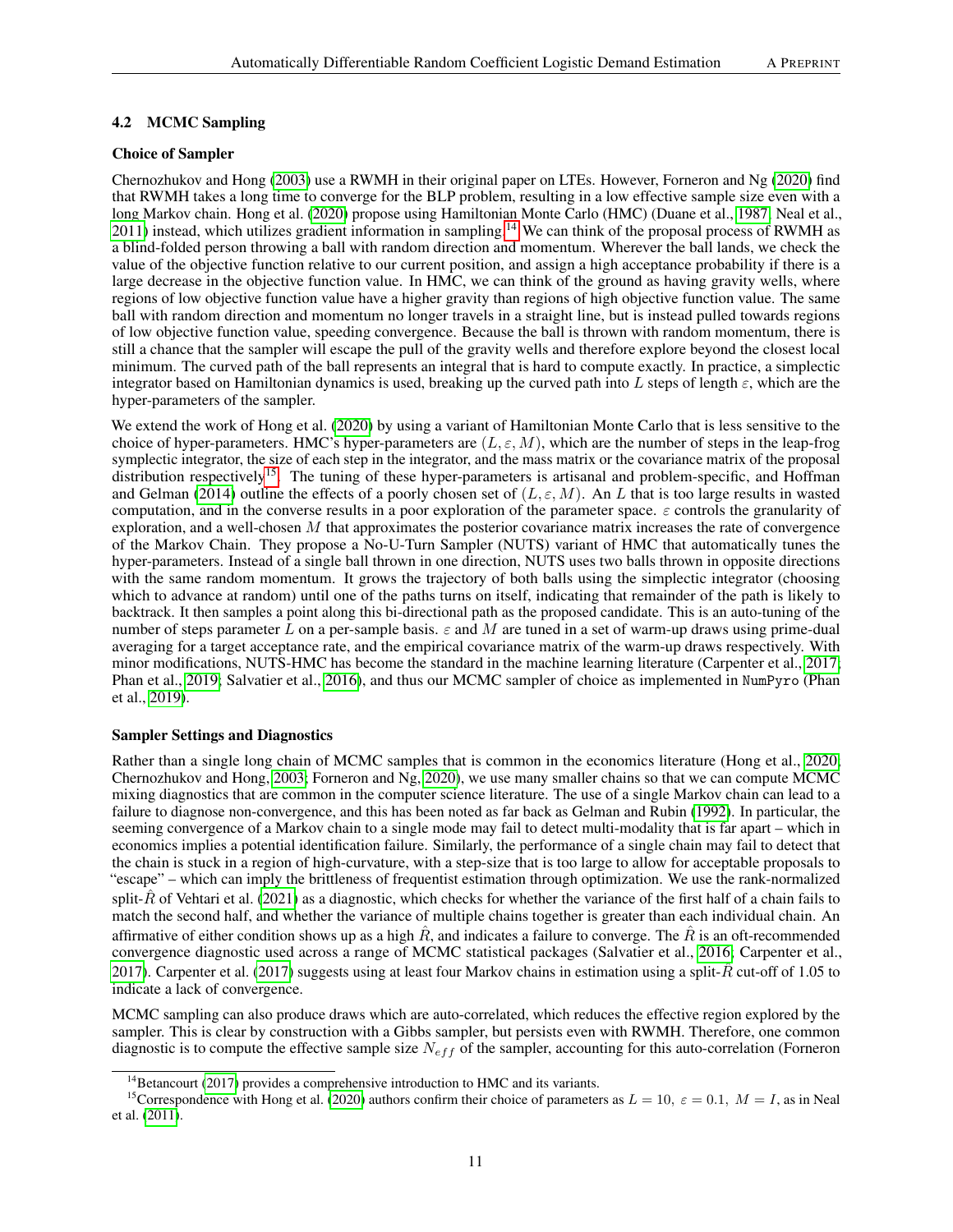and Ng, [2020\)](#page-14-4). If  $N_{eff} \ll N$ , where N is the number of samples to be drawn, then this could indicate numerical issues with the MCMC sampler.<sup>[16](#page-11-1)</sup> We use the rank-normalized version of  $N_{eff}$  (Vehtari et al., [2021\)](#page-15-12), which abstracts away potential issues with heavy-tailed distributions and reparametrization.

# <span id="page-11-0"></span>5 Empirical Exercises

Across all empirical exericse, we use the  $R_d$  sequence of Roberts [\(2018\)](#page-15-13) for numerical integration. It has good performance while eschewing the need to tune any hyper-parameters such as co-primes for Halton sequences. All empirical exercises were run GPU-accelerated on consumer hardware, inside the Docker container provided by admest.<sup>[17](#page-11-2)</sup> For the 2-Stage GMM models, we use the weight matrix

$$
W = \left[Z'\Omega_{\xi}Z\right]^{-1}
$$

instead of the CUE weight matrix specified in Section [2.1](#page-1-2) to prevent numerical issues when computing the analytical standard errors.

### 5.1 Monte Carlo Simulations

Our simulation set-up largely mirrors that of Conlon and Gortmaker [\(2020\)](#page-14-1). We randomly draw utilities and costs, but solve for equilibrium prices and shares. Over 100 different synthetic datasets, we set  $T = 20$  markets and choose a random number of firms from 2 to 10, and then have each firm produce between 3 to 5 products. Similar to Conlon and Gortmaker [\(2020\)](#page-14-1), this procedure yields  $200 < N < 600$  on average.

In order to make the choice of weight matrix consequential, we introduce heteroskedasticity by construction into the structural erorrs  $(\xi_{jt}, \omega_{jt})$ . we first draw  $(\psi_{jt}^1, \psi_{jt}^2)$  from independent normal distributions with variance 0.2, and  $\phi_{jt}^1$ ,  $\phi_{jt}^2 \sim Unif(0.5, 2)$ . We then taking  $\xi_{jt} = \psi_{jt}^1 \times \phi_{jt}^1$ ,  $\omega_{jt} = \psi_{jt}^2 \times \phi_{jt}^2$  as the structural errors for the simulation. Linear demand characteristics and supply characteristics follow the same formulation as Conlon and Gortmaker [\(2020\)](#page-14-1) with  $[1, x_{it}, p_{it}]$  and  $[1, x_{it}, w_{it}]$  respectively. The two exogenous characteristics are drawn from the standard uniform distribution, and we assume that the coefficient on  $x_{jt}$  is random. We assume Bertrand competition for our conduct matrix, and a linear function on marginal costs so  $c_{it} = [1, x_{it}, w_{it}]\theta_3 + \omega_{it}$ . The endogenous prices and shares are computed using the ζ-markup approach of Morrow and Skerlos [\(2011\)](#page-15-3). In simulating the data, we use 1,000 draws from the  $R_d$  sequence to perform numerical integration, to prevent fluctuations across simulations arising from integration error. We use similar true values to Conlon and Gortmaker [\(2020\)](#page-14-1), with  $\theta_1 = [-7, 6, 1], \theta_2 = [3], \theta_3 = [2, 1, 0.5]$ . This generates  $Corr(p_{it}, w_{it}) \approx 0.2$ , implying relatively weak cost-shifting instruments, and outside shares that average around 0.9.

We estimate both Demand-Only and Demand-Supply BLP models, drawing starting values from a uniform distribution (common to each simulation run) with support 50% above and below the true value. We use 100  $R_d$  sequence draws for numerical integration within the contraction mapping. For Demand-Only BLP, we estimate four models, given by

- a) 2S-GMM with analytical gradients (AG 2S) similar to Conlon and Gortmaker [\(2020\)](#page-14-1), using L-BFGS-B<sup>[18](#page-11-3)</sup>, box constraints from 10% to 1,000% below and above the true value, and a  $L^{\infty}$  tolerance on objective function improvements of 1E-10.
- b) 2S-GMM with automatic differentiation (AD 2S) and the AdaBelief optimizer configured with a learning rate of 0.1, an  $L^{\infty}$  tolerance on the gradient of 1E-10, and no bounds.
- c) CUE with same settings as b).
- d) LTE estimation using NUTS-HMC, targetting the standard acceptance rate of 0.8, and four chains of 500 samples, with a discarded warm-up period that is 20% of the number of final samples (that is, 100).

For Demand-Supply BLP, we estimate models b) and c) under similar settings. For the LTE estimator, we report uncertainty quantification based on the credible intervals of the sample in addition to computing the frequentist standard errors from a point estimate such as the posterior mean.

<span id="page-11-2"></span><span id="page-11-1"></span><sup>&</sup>lt;sup>16</sup>HMC-NUTS attempts to perform anti-correlated draws, so in fact  $N_{eff} > N$  is possible.

<sup>&</sup>lt;sup>17</sup>The actual system comprises an Intel i9-10850K CPU and an Nvidia RTX 2070 Super GPU running Fedora 34 as the host operating system. The Docker container builds on an Ubuntu 18.04 image provided by Nvidia for CUDA/CUDNN development.

<span id="page-11-3"></span><sup>&</sup>lt;sup>18</sup>We use NLopt's implementation rather than SciPy since it natively supports sharing calculations between value and gradient computations.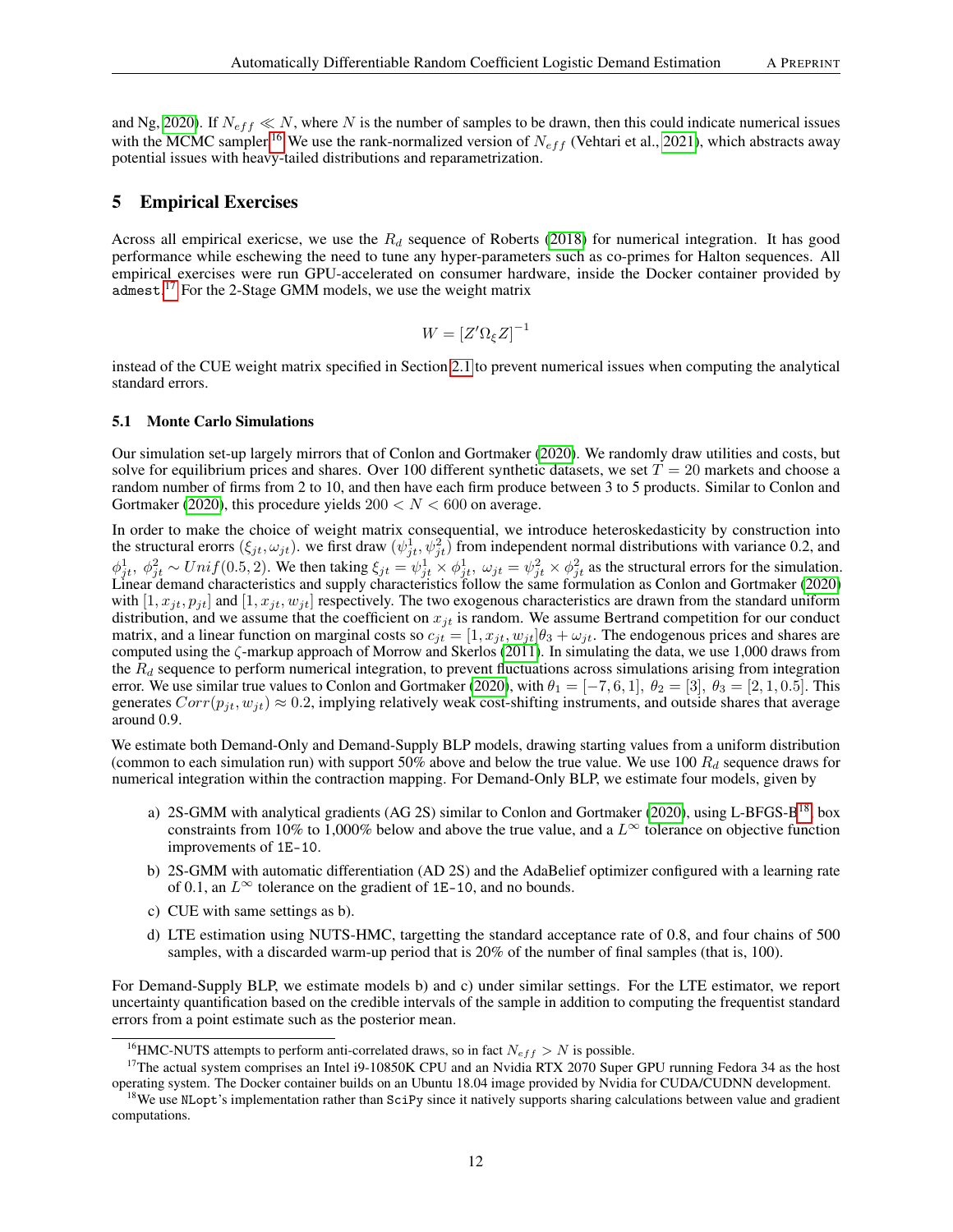# <span id="page-12-0"></span>Relative Performance of Different Models

For each model, we report the following statistics across all demand-related parameters (including all linear parameters, which are often of interest also): the mean bias, the Median Absolute Error (MAE), as well as the empirical coverage.

|               |                   | Average Bias     |                |                    |                | <b>Empirical Coverage</b> |                |                    |                |
|---------------|-------------------|------------------|----------------|--------------------|----------------|---------------------------|----------------|--------------------|----------------|
| Variant       | Model             | $\theta_{1,int}$ | $\theta_{1,x}$ | $\theta_{1,price}$ | $\theta_{2,x}$ | $\theta_{1,int}$          | $\theta_{1,x}$ | $\theta_{1,price}$ | $\theta_{2,x}$ |
| Demand-Only   | AG2S              | $-0.142$         | $-0.18$        | 0.049              | 0.14           | 0.96                      | 0.9            | 0.96               | 0.86           |
|               |                   | (0.608)          | (0.488)        | (0.179)            | (0.435)        |                           |                |                    |                |
|               | AD <sub>2</sub> S | $-0.178$         | $-0.191$       | 0.06               | 0.147          | 0.96                      | 0.92           | 0.96               | 0.86           |
|               |                   | (0.579)          | (0.417)        | (0.197)            | (0.429)        |                           |                |                    |                |
|               | <b>CUE</b>        | $-0.169$         | $-0.181$       | 0.057              | 0.131          | 0.94                      | 0.94           | 0.94               | 0.92           |
|               |                   | (0.677)          | (0.503)        | (0.198)            | (0.415)        |                           |                |                    |                |
|               | LTE <sup>1</sup>  | $-0.21$          | $-0.173$       | 0.068              | 0.1            | 0.2                       | 0.98           | 0.4                | 0.92           |
|               |                   | (0.709)          | (0.513)        | (0.207)            | (0.432)        | (0.94)                    | (0.92)         | (0.94)             | (0.88)         |
| Demand-Supply | AD2S              | 0.578            | $-0.111$       | $-0.168$           | 0.325          | 0.92                      | 0.94           | 0.94               | 0.84           |
|               |                   | (0.697)          | (0.419)        | (0.207)            | (0.426)        |                           |                |                    |                |
|               | <b>CUE</b>        | $-0.21$          | $-0.069$       | 0.064              | 0.027          | 0.94                      | 0.98           | 0.94               | 0.96           |
|               |                   | (0.705)          | (0.443)        | (0.205)            | (0.348)        |                           |                |                    |                |

*Median Absolute Error (MAE) reported in parantheses under average bias.*

*LTE results excludes divergent chains and chains where*  $R > 1.05$ *.* 

†*Frequentist uncertainty quantification (in paratheses below credible intervals coverage) should be used for concentrated out parameters in LTE estimation.*

Our simulation results for the CUE confirm previous theoretical results from Hansen et al. [\(1996\)](#page-14-9), Newey and Windmeijer [\(2009\)](#page-15-2), Newey and Smith [\(2004\)](#page-15-1), and Donald and Newey [\(2000\)](#page-14-10). The CUE and LTE (which uses the CUE objective function) estimators have a lower bias but higher MAE (recall that  $Corr(p_{it}, w_{it}) \approx 0.2$  implies relatively weak instruments) compared to 2S-GMM. This is especially true with the inclusion of a supply-side. Of particular note is the substantially lower bias for  $\theta_{1,price}$ ,  $\theta_{2,x}$  for the CUE estimator over the 2S-GMM estimator, which are often the key parameters of interest. This could be due not just to the inherently lower bias of the CUE, but also because the CUE formulation allows for the linear parameter on price  $\alpha = \theta_{1,price}$  to be done within the objective function itself, which forces it into a feasible region.

Similar to Hong et al. [\(2020\)](#page-14-3), we find that the 2S-GMM estimators can have empirical coverage that is different from the nominal level. Our results differ in that we find under-coverage of the non-linear parameter  $\theta_{2,x}$  rather than over-coverage. Similar to Hong et al. [\(2020\)](#page-14-3), using the LTE brings the empirical coverage close to the nominal level, but we find this using the credible interval rather than using the LTE as a point-estimate for frequentist uncertainty quantification. We also find that the CUE estimator produces similar results or slightly better results in terms of coverage, which suggests that the improvements in coverage could be due to the use of the CUE objective function rather than the use of LTE estimation. We find that using credible intervals from the sampler directly for non-linear parameters alongside frequentist uncertainty quantification for the linear parameters delivers the best results for LTE uncertainty quantification.

# MCMC Diagnostics

For each varaint of the simulation exercise, we report the average  $\hat{R}$ , the number of runs with  $\hat{R} > 1.05$ , the average  $N_{eff}$ , and the number of divergent chains.

| Variant   |                  |         | Average $\hat{R}$ Average $N_{eff}$ Divergent Chains |
|-----------|------------------|---------|------------------------------------------------------|
| DO Simple | 1.007<br>$(0\%)$ | 670.253 | $0\%$                                                |

Table 2: MCMC Diagnostics for Simulation Exercise

*Percentage of runs with*  $\hat{R}$  *above 1.05 in parantheses.*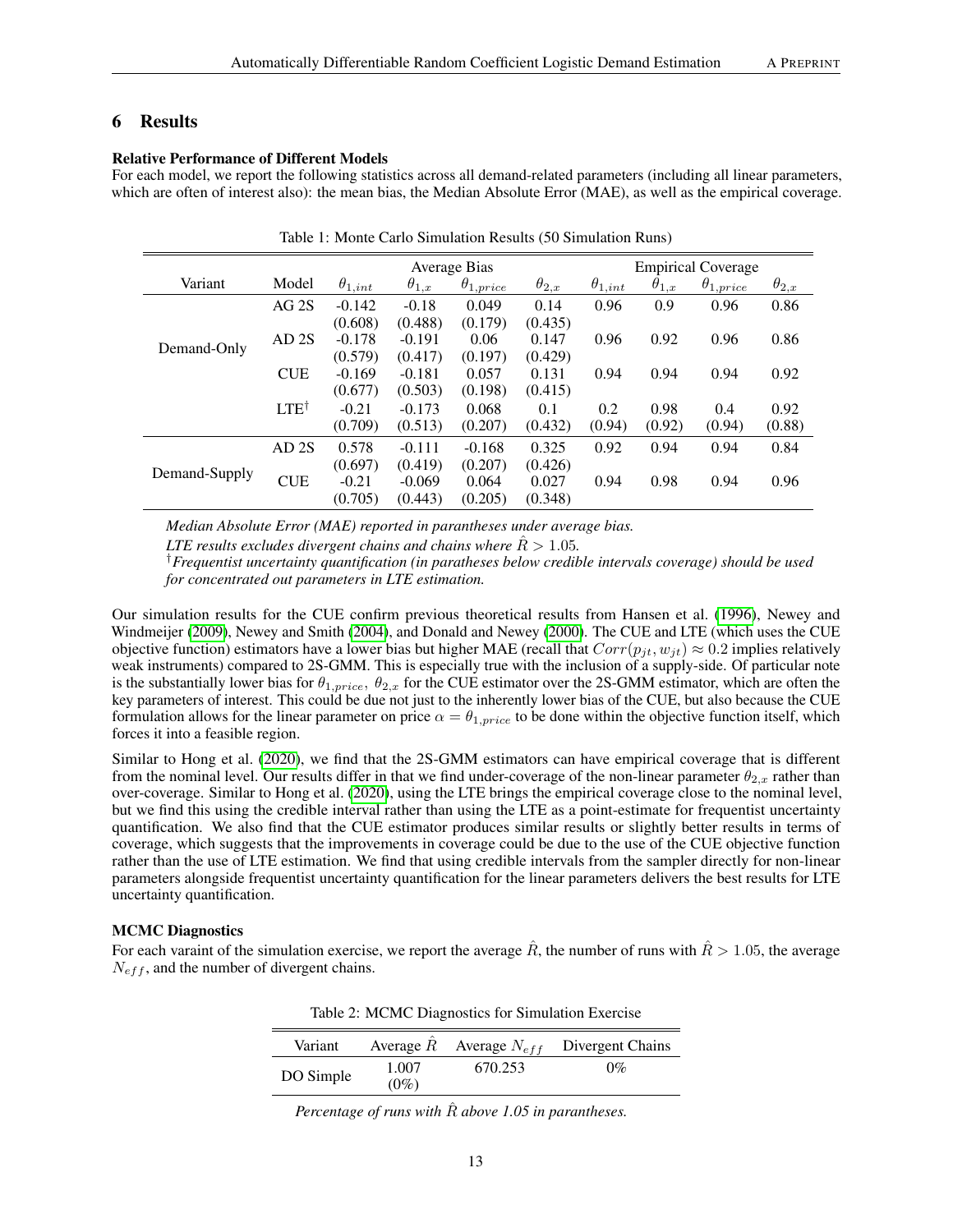Contrary to Forneron and Ng [\(2020\)](#page-14-4), we find that the LTE estimated using NUTS-HMC when applied to the BLP problem has good MCMC diagnostics. Our  $N_{eff}$  is high despite modest chain sizes, and the average  $\hat{R}$  indicates a lack of evidence that our Markov chains fail to mix. We also have little to no divergent chains. The difference is likely due to our use of HMC-NUTS rather than RWMH for sampling.

# <span id="page-13-0"></span>7 Conclusion

We have shown how to phrase the BLP problem as an automatically differentiable moment function that is numerically equivalent to implementations in the literature based on for-loops. The use of automatic differentiaton allows us to implement more theoretically appealing estimators such as the CUE. Within the BLP setting, it also allows us to compute the linear parameter on price  $\alpha$  "online" within the objective function itself since the weight matrix is no longer shared and we do not need to use multiple-equation GMM. This has resulted in better performance without the use of parameter bounds since  $\alpha$  is forced into a feasible region. We anticipate that these techniques should be broadly applicable to other econometric models, particularly in situations where we have concentrated out parameters or sophisticated structural models.

The use of automatic differentiation has also enabled us to draw on the latest in machine learning estimation techniques. We provide intuition for why adaptive learning rate optimization methods are better suited to the BLP problem, and how NUTS-HMC sampling is superior to traditional RWMH for LTE estimation. Since automatically differentiable modifications preserve automatic differentiability, we envision that the robust estimation of BLP extensions and variants will now be much easier. For example, one can assume a dense covariance matrix on the random coefficients as opposed to a diagonal matrix as in the original formulation, or extend BLP to dynamic models of demand.

The implementation in admest outlined by this paper brings algorithmic improvements that better leverage modern hardware such as GPUs and TPUs for econometric estimation. We also incorporate hitherto neglected best practices for MCMC sampling that are applicable for all LTE-type estimation, and quasi- or full Bayesian approaches to econometric estimation more generally. The inclusion of adapative learning rate first order gradient descent methods should help with numerical stability for poorly behaved objective functions where traditional quasi-Newton methods tend to diverge. Once again, these advances should prove useful in broad classes of econometric estimation problems beyond BLP.

Our simulation exercises extend the work of Conlon and Gortmaker [\(2020\)](#page-14-1) and Hong et al. [\(2020\)](#page-14-3), and allow us to examine past theoretical work on the CUE and many weak moment conditions more generally (Hansen et al., [1996;](#page-14-9) Newey and Windmeijer, [2009;](#page-15-2) Newey and Smith, [2004;](#page-15-1) Donald and Newey, [2000\)](#page-14-10) within the context of a non-linear IV-GMM with concentrated out parameters. Simulation results affirm that CUE-based frequentist and LTE estimation has a lower bias but higher MAE compared to traditional 2S-GMM methods. We also find that asymptotic normality is likely a poor approximation to the "medium sample" distribution of the BLP estimator, motivating the choice of the LTE over traditional frequentist uncertainty quantification, at least for the non-linear parameters that are directly sampled.

Future work can incorporate the bias correction of Newey and Smith [\(2004\)](#page-15-1) and Chen et al. [\(2019\)](#page-14-28), which will not only improve the bias of the BLP estimator, but will also likely lead to empirical coverage closer to the nominal level. With automatic differentiation, the implementation of analytical corrections should be straightforward, since derivatives are "free"; and with advances in computation the time-costs of implementing empirical corrections should also decrease. The framework of automatically differentiable M-estimation can also be applied to structural estimation more generally, both in the field of industrial organization and beyond.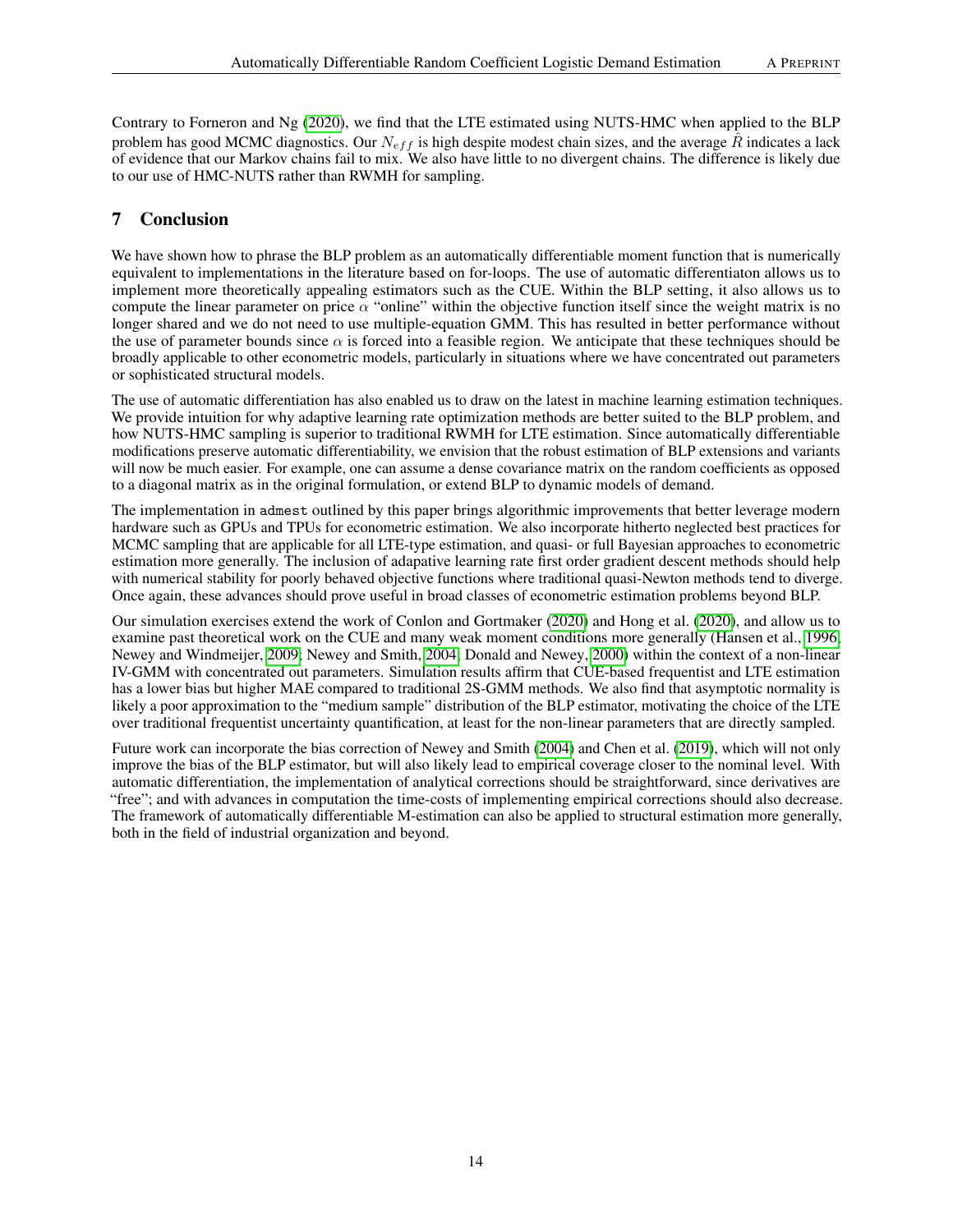# References

- <span id="page-14-16"></span>Baydin, Atilim Gunes et al. (2018). "Automatic differentiation in machine learning: a survey". In: *Journal of machine learning research* 18.
- <span id="page-14-0"></span>Berry, Steven, James Levinsohn, and Ariel Pakes (1995). "Automobile prices in market equilibrium". In: *Econometrica: Journal of the Econometric Society*, pp. 841–890.
- <span id="page-14-27"></span>Betancourt, Michael (2017). "A conceptual introduction to Hamiltonian Monte Carlo". In: *arXiv preprint arXiv:1701.02434*.
- <span id="page-14-14"></span>Bradbury, James et al. (2018). *JAX: composable transformations of Python+NumPy programs*. Version 0.2.5. URL: <http://github.com/google/jax>.
- <span id="page-14-25"></span>Carpenter, Bob et al. (2017). "Stan: A probabilistic programming language". In: *Journal of statistical software* 76.1.
- <span id="page-14-28"></span>Chen, Shuowen, Victor Chernozhukov, and Iván Fernández-Val (2019). "Mastering panel metrics: causal impact of democracy on growth". In: *AEA Papers and Proceedings*. Vol. 109, pp. 77–82.
- <span id="page-14-8"></span>Chernozhukov, Victor and Han Hong (2003). "An MCMC approach to classical estimation". In: *Journal of Econometrics* 115.2, pp. 293–346.
- <span id="page-14-1"></span>Conlon, Christopher and Jeff Gortmaker (2020). "Best practices for differentiated products demand estimation with pyblp". In: *The RAND Journal of Economics* 51.4, pp. 1108–1161.
- <span id="page-14-18"></span>Dogo, EM et al. (2018). "A comparative analysis of gradient descent-based optimization algorithms on convolutional neural networks". In: *2018 International Conference on Computational Techniques, Electronics and Mechanical Systems (CTEMS)*. IEEE, pp. 92–99.
- <span id="page-14-10"></span>Donald, Stephen G and Whitney K Newey (2000). "A jackknife interpretation of the continuous updating estimator". In: *Economics Letters* 67.3, pp. 239–243.
- <span id="page-14-23"></span>Duane, Simon et al. (1987). "Hybrid monte carlo". In: *Physics letters B* 195.2, pp. 216–222.
- <span id="page-14-5"></span>Dubé, Jean-Pierre, Jeremy T Fox, and Che-Lin Su (2012). "Improving the numerical performance of static and dynamic aggregate discrete choice random coefficients demand estimation". In: *Econometrica* 80.5, pp. 2231–2267.
- <span id="page-14-20"></span>Duchi, John, Elad Hazan, and Yoram Singer (2011). "Adaptive subgradient methods for online learning and stochastic optimization." In: *Journal of machine learning research* 12.7.
- <span id="page-14-4"></span>Forneron, Jean-Jacques and Serena Ng (2020). "Inference by Stochastic Optimization: A Free-Lunch Bootstrap". In: *arXiv preprint arXiv:2004.09627*.
- <span id="page-14-13"></span>Gallant, A Ronald and Han Hong (2007). "A statistical inquiry into the plausibility of recursive utility". In: *Journal of Financial Econometrics* 5.4, pp. 523–559.
- <span id="page-14-26"></span>Gelman, Andrew and Donald B Rubin (1992). "A single series from the Gibbs sampler provides a false sense of security". In: *Bayesian statistics* 4, pp. 625–631.
- <span id="page-14-9"></span>Hansen, Lars Peter, John Heaton, and Amir Yaron (1996). "Finite-sample properties of some alternative GMM estimators". In: *Journal of Business & Economic Statistics* 14.3, pp. 262–280.
- <span id="page-14-6"></span>Hendel, Igal and Aviv Nevo (2006). "Measuring the implications of sales and consumer inventory behavior". In: *Econometrica* 74.6, pp. 1637–1673.
- <span id="page-14-22"></span>Hessel, Matteo et al. (2020). *Optax: composable gradient transformation and optimisation, in JAX!* Version 0.0.1. URL: <http://github.com/deepmind/optax>.
- <span id="page-14-19"></span>Hinton, Geoffrey, Nitish Srivastava, and Kevin Swersky (2012). "Neural networks for machine learning lecture 6a overview of mini-batch gradient descent". In: *Cited on* 14.8.
- <span id="page-14-24"></span>Hoffman, Matthew D and Andrew Gelman (2014). "The No-U-Turn sampler: adaptively setting path lengths in Hamiltonian Monte Carlo." In: *J. Mach. Learn. Res.* 15.1, pp. 1593–1623.
- <span id="page-14-3"></span>Hong, Han, Huiyu Li, and Jessie Li (2020). "BLP estimation using Laplace transformation and overlapping simulation draws". In: *Journal of Econometrics*.
- <span id="page-14-15"></span>Iri, Masao (1991). "History of automatic differentiation and rounding error estimation". In: *Andreas Griewank and George Corliss, editors*, pp. 3–16.
- <span id="page-14-17"></span>Jeon, Younghan, Minsik Lee, and Jin Young Choi (2021). "Differentiable Forward and Backward Fixed-Point Iteration Layers". In: *IEEE Access* 9, pp. 18383–18392.
- <span id="page-14-21"></span>Kingma, Diederik P and Jimmy Ba (2014). "Adam: A method for stochastic optimization". In: *arXiv preprint arXiv:1412.6980*.
- <span id="page-14-2"></span>Knittel, Christopher R and Konstantinos Metaxoglou (2014). "Estimation of random-coefficient demand models: two empiricists' perspective". In: *Review of Economics and Statistics* 96.1, pp. 34–59.
- <span id="page-14-11"></span>Kristensen, Dennis and Bernard Salanié (2017). "Higher-order properties of approximate estimators". In: *Journal of Econometrics* 198.2, pp. 189–208.
- <span id="page-14-12"></span>Lee, Lung-Fei (1995). "Asymptotic bias in simulated maximum likelihood estimation of discrete choice models". In: *Econometric Theory*, pp. 437–483.
- <span id="page-14-7"></span>Lee, Robin S (2013). "Vertical integration and exclusivity in platform and two-sided markets". In: *American Economic Review* 103.7, pp. 2960–3000.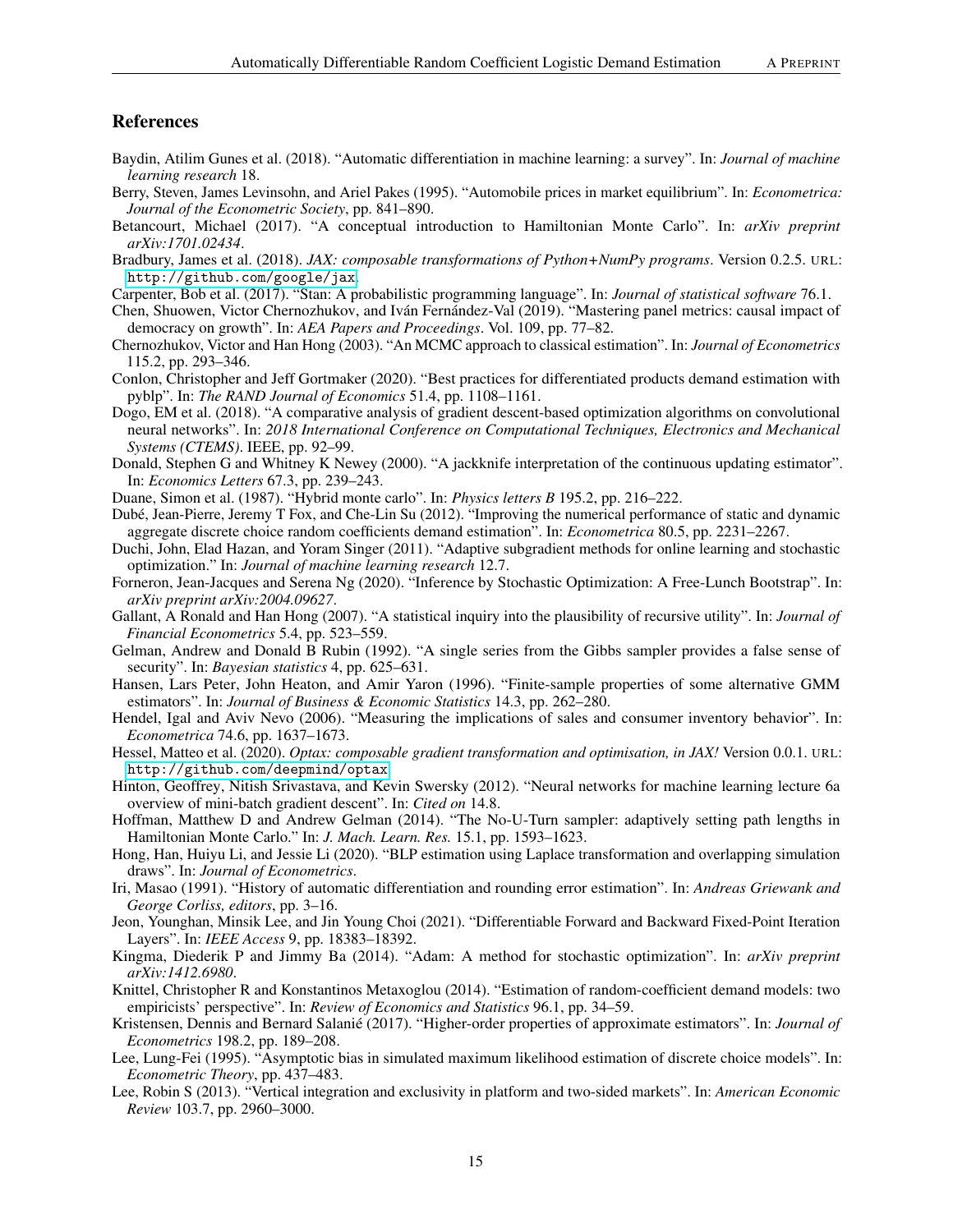- <span id="page-15-3"></span>Morrow, W Ross and Steven J Skerlos (2011). "Fixed-point approaches to computing Bertrand-Nash equilibrium prices under mixed-logit demand". In: *Operations research* 59.2, pp. 328–345.
- <span id="page-15-9"></span>Neal, Radford M et al. (2011). "MCMC using Hamiltonian dynamics". In: *Handbook of markov chain monte carlo* 2.11, p. 2.
- <span id="page-15-0"></span>Nevo, Aviv (2000). "A practitioner's guide to estimation of random-coefficients logit models of demand". In: *Journal of economics & management strategy* 9.4, pp. 513–548.
- <span id="page-15-5"></span>– (2001). "Measuring market power in the ready-to-eat cereal industry". In: *Econometrica* 69.2, pp. 307–342.
- <span id="page-15-1"></span>Newey, Whitney K and Richard J Smith (2004). "Higher order properties of GMM and generalized empirical likelihood estimators". In: *Econometrica* 72.1, pp. 219–255.
- <span id="page-15-2"></span>Newey, Whitney K and Frank Windmeijer (2009). "Generalized method of moments with many weak moment conditions". In: *Econometrica* 77.3, pp. 687–719.
- <span id="page-15-10"></span>Phan, Du, Neeraj Pradhan, and Martin Jankowiak (2019). "Composable Effects for Flexible and Accelerated Probabilistic Programming in NumPyro". In: *arXiv preprint arXiv:1912.11554*.
- <span id="page-15-4"></span>Rall, Louis B and George F Corliss (1996). "An introduction to automatic differentiation". In: *Computational Differentiation: Techniques, Applications, and Tools* 89.
- <span id="page-15-7"></span>Reddi, Sashank J, Satyen Kale, and Sanjiv Kumar (2019). "On the convergence of adam and beyond". In: *arXiv preprint arXiv:1904.09237*.
- <span id="page-15-13"></span>Roberts, Martin (2018). *The unreasonable effectiveness of quasirandom sequences*. URL: [http://extremelearning.](http://extremelearning.com.au/unreasonable-effectiveness-of-quasirandom-sequences/) [com.au/unreasonable-effectiveness-of-quasirandom-sequences/](http://extremelearning.com.au/unreasonable-effectiveness-of-quasirandom-sequences/) (visited on 03/20/2020).
- <span id="page-15-11"></span>Salvatier, John, Thomas V Wiecki, and Christopher Fonnesbeck (2016). "Probabilistic programming in Python using PyMC3". In: *PeerJ Computer Science* 2, e55.
- <span id="page-15-6"></span>Schaul, Tom, Ioannis Antonoglou, and David Silver (2013). "Unit tests for stochastic optimization". In: *arXiv preprint arXiv:1312.6055*.
- <span id="page-15-12"></span>Vehtari, Aki et al. (2021). "Rank-normalization, folding, and localization: An improved  $\hat{R}$  for assessing convergence of MCMC". In: *Bayesian analysis* 1.1, pp. 1–28.
- <span id="page-15-8"></span>Zhuang, Juntang et al. (2020). "Adabelief optimizer: Adapting stepsizes by the belief in observed gradients". In: *arXiv preprint arXiv:2010.07468*.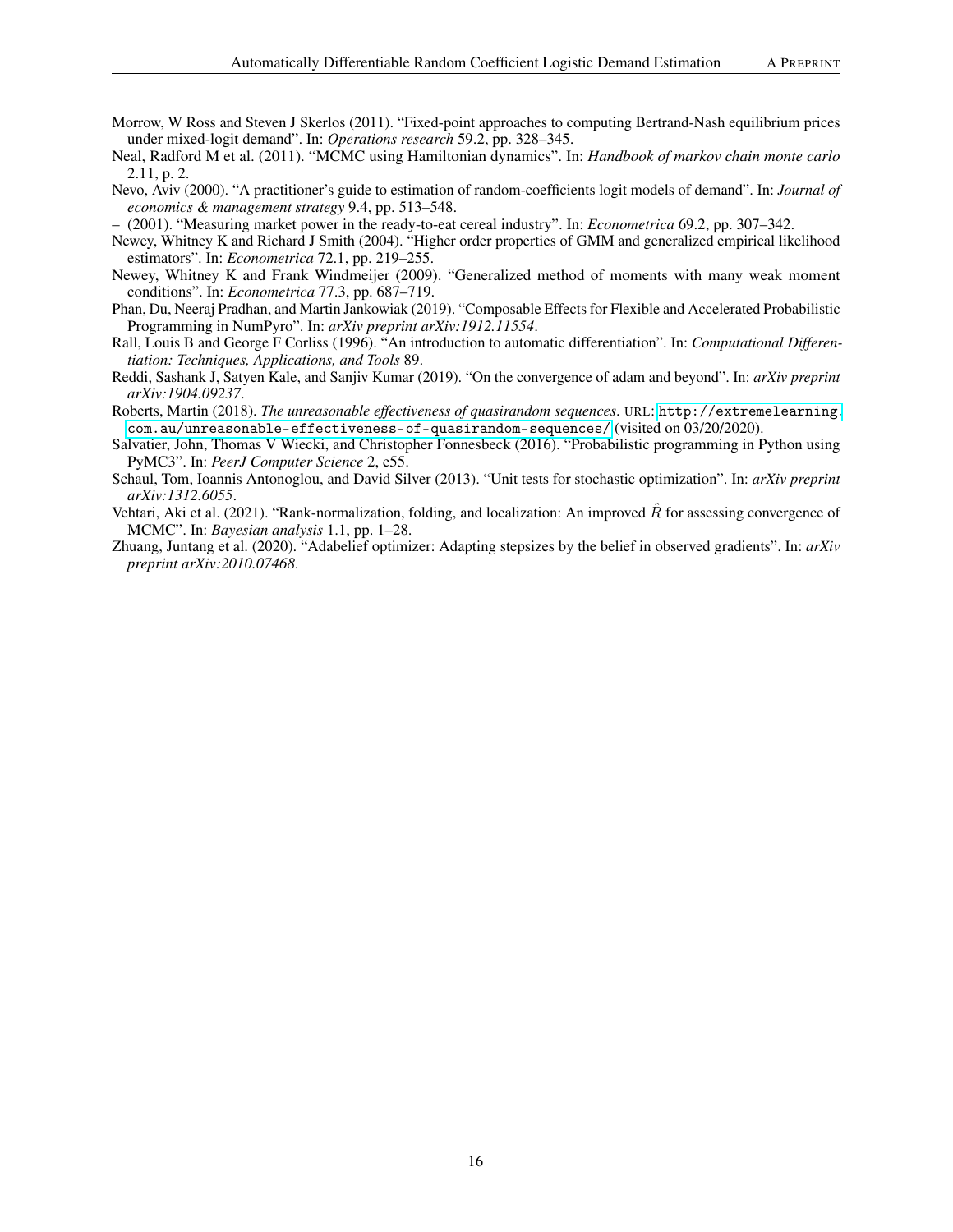<span id="page-16-0"></span>We present the 2S-GMM NFP objective function, gradient, and uncertainty quantification, deriving the relevant analytical gradients.

# A.1 Objective Function

Algorithm 3: NFP GMM Objective

**Data:**  $X_1 \in \mathbb{R}^{J \times K_1}$ ,  $X_2 \in \mathbb{R}^{J \times K_2}$  the design matrices of features that enter linearly and non-linearly respectively;  $Z \in \mathbb{R}^{J \times z}$  the matrix of instruments;  $\nu \in \mathbb{R}^{R \times K_2}$  the matrix of simulation draws;  $S \in \mathbb{R}^J$  the vector of observed shares;  $\iota_{J/J}$ ,  $\iota_J$  as in Section [2.2.](#page-2-0)

**Input:** The value of  $\theta_2$  being considered, the starting point for the fixed point equation  $\delta_0$ , the weighting matrix W. **Result:** The GMM objective function  $q(\theta_2)$ 

begin

 $\mathbb{R}^{J \times R} \ni \mu(\theta_2) \longleftarrow X_2 \Omega_{\theta_2} \nu'$  $\mathbb{R}^J \ni \hat{\delta} \longleftarrow \lim_{n \to \infty} \delta_n(\delta_0; \mu(\theta_2))$  $\mathbb{R}^{K_1} \ni \hat{\theta_1} \longleftarrow [X_1' ZWZ'X_1]^{-1} X_1' ZWZ' \hat{\delta}$  $\mathbb{R}^J \ni \xi \longleftarrow \hat{\delta} - X_1 \hat{\theta}_1$  $q(\theta_2) \longleftarrow \xi' ZWZ'\xi$ 

<span id="page-16-1"></span>The (protected) fixed-point equation is computed using

$$
\mathbb{R}^{J \times R} \ni \hat{s}(\delta_n; \mu(\theta_2)) = \exp(\delta_n +^c \mu(\theta_2) - \iota_{J/J}[\delta_n +^c \mu(\theta_2)]) \oslash [1 + \iota_J \exp(\delta_n +^c \mu(\theta_2) - \iota_{J/J}[\delta_n +^c \mu(\theta_2)])]
$$

$$
\delta_{n+1}(\delta_n; \mu(\theta_2)) = \delta_n + \log(S) - \log(rowSum(\hat{s}(\delta_n; \mu(\theta_2))))
$$

To compute the estimate for the concentrated out parameters  $\hat{\theta_1}$ , we follow Nevo [\(2000\)](#page-15-0) and Conlon and Gortmaker [\(2020\)](#page-14-1) in using a single-stage linear GMM with the weighting matrix of the outer (non-linear) GMM loop W. This approach greatly simplifies the computation of the analytic standard errors.

#### <span id="page-16-2"></span>A.2 Gradient

The gradient of the GMM objective function is given by

$$
\nabla q(\theta_2) = 2 \frac{\partial \delta}{\partial \theta_2}' ZWZ'\xi
$$

Following Nevo [\(2000\)](#page-15-0) in invoking the implicit function theorem, at the market level we have

$$
\frac{\partial \delta}{\partial \theta_2} = -\left[\frac{\partial \hat{s}}{\partial \delta}\right]^{-1} \frac{\partial \hat{s}}{\partial \theta_2}
$$

$$
\frac{\partial \hat{s}_j}{\partial \delta_m} = \begin{cases} \int \hat{s}_{ij} (1 - \hat{s}_{ji}) d(\nu) \ \forall \ j = m \\ \int \hat{s}_{ji} \hat{s}_{mi} d(\nu) \ \forall \ j \neq m \end{cases}
$$

$$
\frac{\partial \hat{s}_j (\theta_2, \delta)}{\partial \theta_{2m}} = \int \nu_{ik} s_{ji} \left( x_{jk} - \sum_{m=1}^J x_{mk} s_{mi} \right) d(\nu)
$$

For  $\frac{\partial \hat{s}}{\partial \hat{g}}$ , we can use  $\hat{s}\hat{s}'$  for the off-diagonal elements, and for the diagonal the row means of  $\hat{s} \odot (1-\hat{s})$  where the subtraction is element-wise. For the second matrix, under the assumption of overlapping draws and pseudo- or quasi-Monte Carlo integration nodes, we have the expression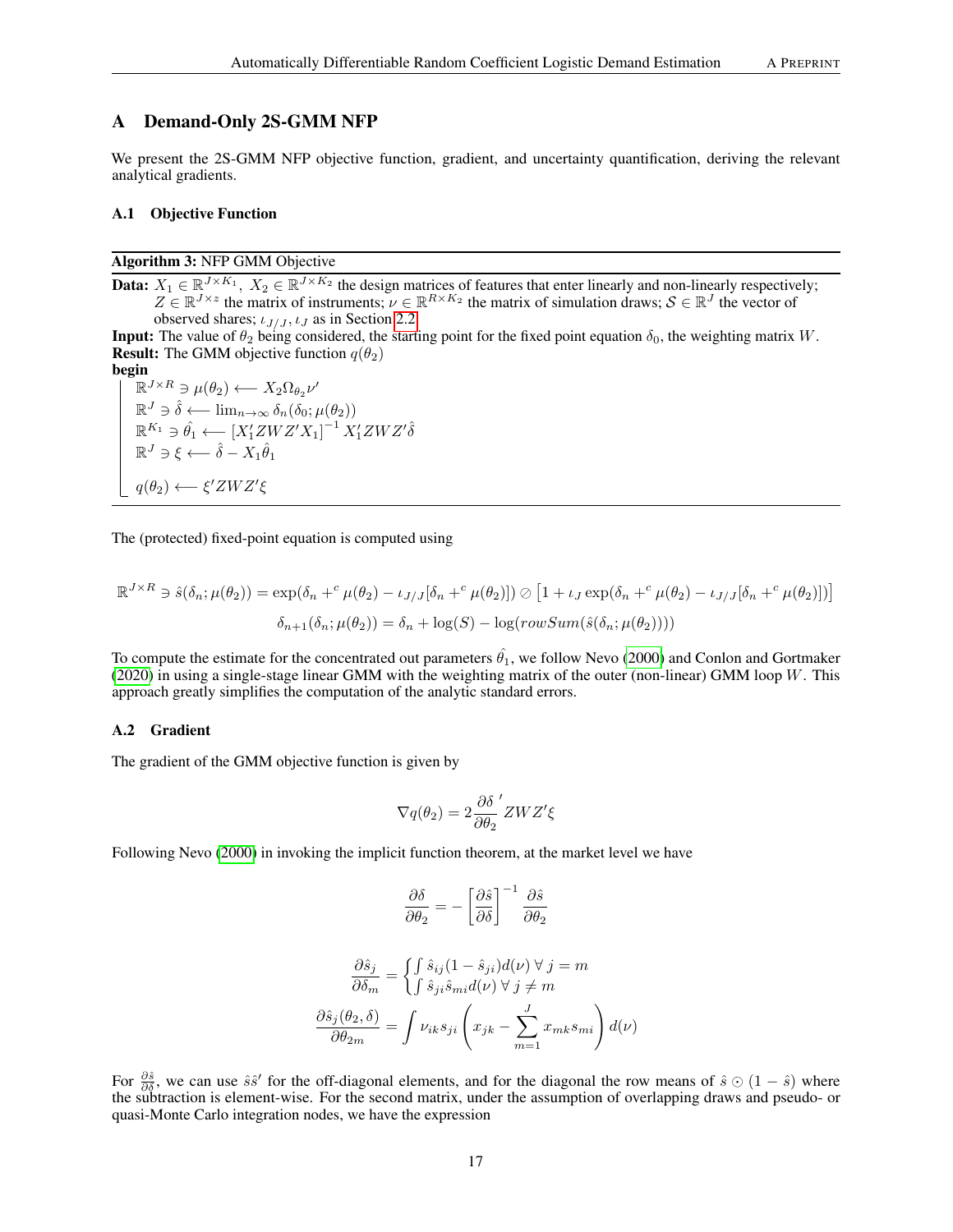$$
\frac{\partial \hat{s}}{\partial \theta_2} = (\hat{s}\nu) \odot X_2 - \hat{s} \left( \nu \odot [\hat{s}' X_2] \right)
$$

Now we show how to move from the single market scenario to computing all markets without any loops. Intuition might suggest that we can simply substitute the market level matrices for the overall matrices with all markets. This approach is on the right track, but requires some modifications. Across all markets, the matrix  $\frac{\partial \hat{s}}{\partial \delta}$  is given by the block diagonal matrix

$$
\frac{\partial \hat{s}}{\partial \delta} = \begin{bmatrix} \frac{\partial \hat{s}}{\partial \delta 1} & 0 & \cdots & 0 \\ 0 & \frac{\partial \hat{s}}{\partial \delta 2} & \cdots & 0 \\ 0 & 0 & \ddots & 0 \\ 0 & 0 & \cdots & \frac{\partial \hat{s}}{\partial \delta T} \end{bmatrix}
$$

where  $\frac{\partial \hat{s}}{\partial \delta_t}$  is the market level matrix for market t. Substituting the market level share matrix with the overall matrix will yield the correct entries in the block diagonal, but also include non-zero values in the off block diagonal entries. Therefore, we use  $\iota_J$  as a template to "slice" out the entries we want through Hadamard (element-wise) multiplication. Ignoring the diagonal entries (for which we can substitute the market level matrix with the overall matrix), we have

$$
\frac{\partial \hat{s}}{\partial \delta} = \hat{s} \hat{s}' \odot \iota_J
$$

It is clear from this construction that computing  $\frac{\partial \hat{s}}{\partial \delta}$  in this way requires more operations than looping over markets since the latter avoids computing the off block diagonal entries. The degree of inefficiency will depend on the sparsity of the matrix  $\frac{\partial \hat{s}}{\partial \hat{\rho}}$ , which in turn depends on the uniformity of the number of products in each market. If the number of products in each market is similar, then there will be more unused off block diagonal entries computed.



Figure 1: Building  $\frac{\partial \hat{s}}{\partial \delta}$  using a Loop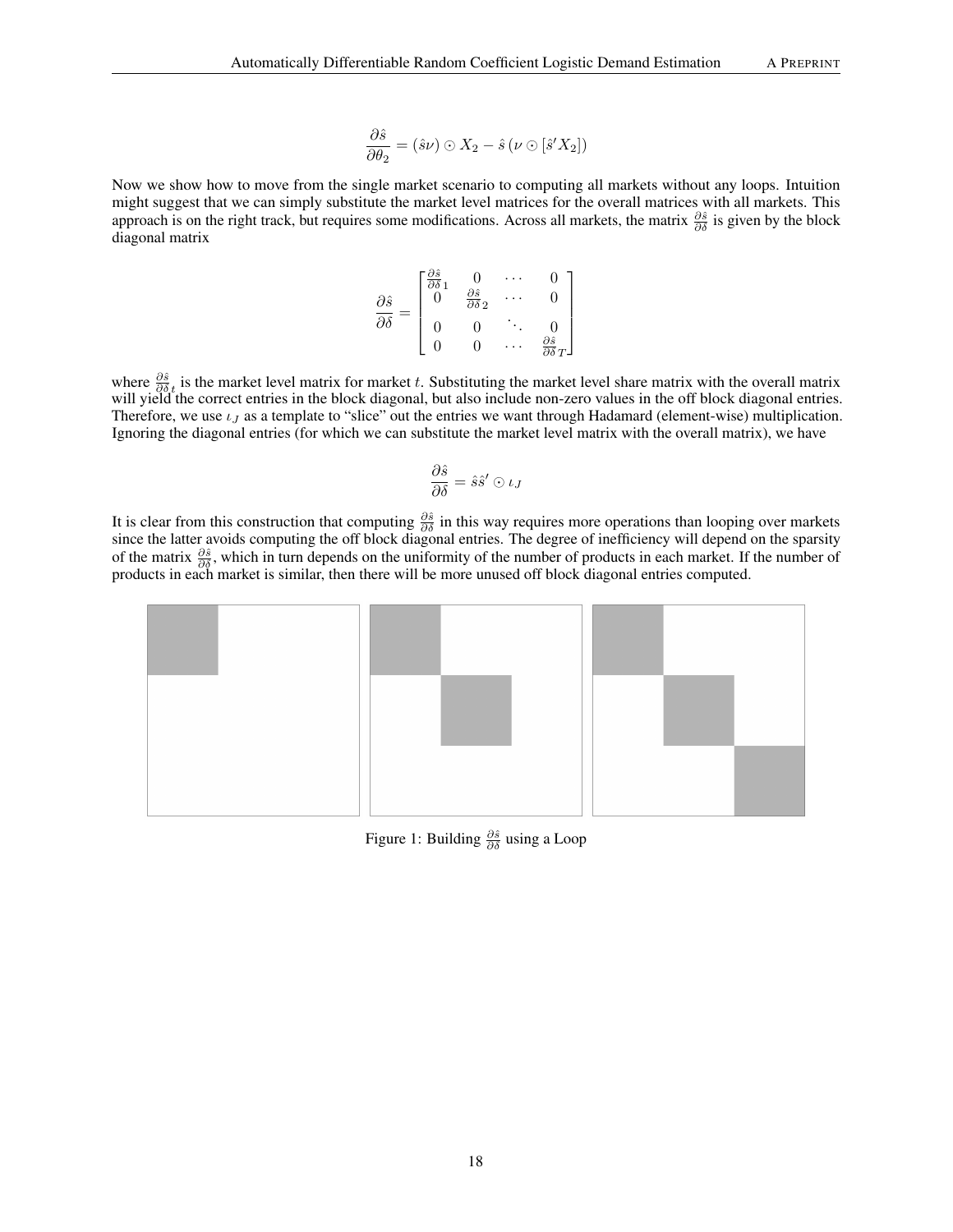

Figure 2: Building  $\frac{\partial \hat{s}}{\partial \delta}$  using a  $\iota_J$ 



Figure 3: Extra Computation Determined by Evenness of Number of Products

Now we turn our attention to  $\frac{\partial \hat{s}}{\partial \theta_2}$ . The first term can be computed by substituting the market level matrices with the overall matrices. However, the second term  $\hat{s}(\nu \odot [\hat{s}' X_2])$  cannot be. For the moment, ignore the Hadamard multiplication by  $\nu$ . Then what we want is a stacked column of block matrices

$$
\begin{bmatrix}\n(\hat{s}\hat{s}'X_2)_1 \\
\vdots \\
(\hat{s}\hat{s}'X_2)_T\n\end{bmatrix}
$$

but if we simply substitute the overall matrices, this will yield

$$
\begin{bmatrix} \hat{s}_1 \left[ \sum_t (\hat{s}' X_2)_t \right] \\ \vdots \\ \hat{s}_T \left[ \sum_t (\hat{s}' X_2)_t \right] \end{bmatrix}
$$

Instead, define  $\hat{s}_D$  to be the block diagonal matrix with  $\hat{s}_t$  as its block diagonal entries, then we have

$$
\hat{s}_D \hat{s}'_D X_2 = \begin{bmatrix} (\hat{s}\hat{s}' X_2)_1 \\ \vdots \\ (\hat{s}\hat{s}' X_2)_T \end{bmatrix}
$$

as desired. To accommodate the Hadamard product with  $\nu$ , we note that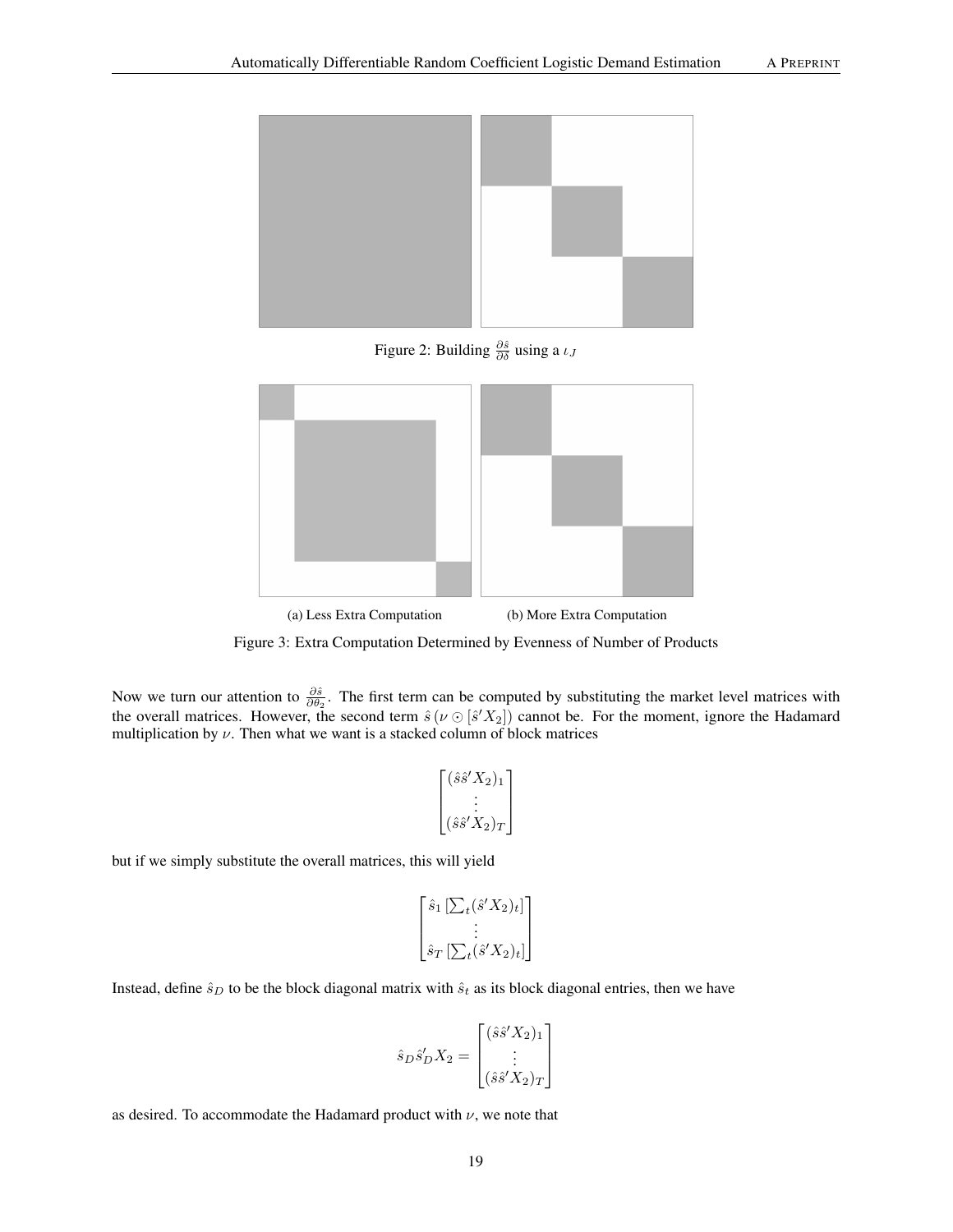$$
\hat{s}'_D X_2 = \begin{bmatrix} (\hat{s}' X_2)_1 \\ \vdots \\ (\hat{s}' X_2)_T \end{bmatrix}
$$

so we need to take the Hadamard product against a  $\nu$  that has been repeated T times and stacked on top of each other. Call this matrix  $\nu_D$ , then we have that the second term is given at the overall level by

$$
\hat{s}_D(\nu_D\odot[\hat{s}'_DX_2])
$$

Unfortunately, the share matrix depends on the value of  $\theta_2$  being considered, so it cannot be passed in block diagonal form to a gradient evaluation call. However, there are matrix operations that will convert the share matrix into block diagonal form. Denote  $I_R \in \mathbb{R}^{R \times TR}$  to be the matrix of T identity matrices of size R stacked side by side, and  $\iota_R$  to be the block-diagonal matrix with matrices of 1s of size  $J_t \times R$  as each block diagonal element. Then we have

$$
\hat{s}I_R = \begin{bmatrix} \hat{s}_1 & \cdots & \hat{s}_1 \\ \hat{s}_2 & \cdots & \hat{s}_2 \\ \vdots & \ddots & \vdots \\ \hat{s}_T & \cdots & \hat{s}_T \end{bmatrix}
$$

Once again we have an over-provisioned dense matrix with the correct block diagonal elements, and we use  $\iota_R$  to "slice" them out.

$$
\hat{s}_D = (\hat{s}I_R) \odot \iota_R
$$

 $I_R$  can also be used to generate  $\nu_D$  through

$$
\nu_D=I_R'\nu
$$

As in the case of  $\frac{\partial \hat{s}}{\partial \delta}$ , we have more computations than an equivalent for loop, although the extra computation is with a sparse matrix, which has well optimized methods. Note that  $I_R$  and  $\iota_R$  can be pre-computed outside of the GMM objective function. Unsurprisingly, there are many shared intermediate computations between the objective and the gradient evaluations, including the most computationally intensive step of solving for the fixed point  $\delta$ . Algorithm [4](#page-20-0) presents a single function that will share intermediate values used by both function and gradient evaluation, which will reduce the computation time for each iteration of the optimization routine for packages that support this sharing.<sup>[19](#page-19-0)</sup>

#### A.3 Uncertainty Quantification

Using the usual GMM standard errors under similar assumptions to [2.2,](#page-2-0) we have

$$
\Sigma_{\theta} = \left[ \frac{\partial \xi(\theta_2)'Z}{\partial \theta} W \frac{\partial Z' \xi(\theta_2)}{\partial \theta} \right]^{-1} \left[ \frac{\partial \xi(\theta_2)'Z}{\partial \theta} W \left( Z' \Omega_{\xi} Z \right) W \frac{\partial Z' \xi(\theta_2)}{\partial \theta} \right] \left[ \frac{\partial \xi(\theta_2)'Z}{\partial \theta} W \frac{\partial Z' \xi(\theta_2)}{\partial \theta} \right]^{-1}
$$

where  $W$  is the weight matrix used in the second stage of the GMM estimation. This section addresses how to estimate  $\frac{\partial Z'\xi(\theta_2)}{\partial \theta}$  without automatic differentiation. By the rules of matrix differentiation, we have

$$
\frac{\partial Z'\xi(\theta_2)}{\partial \theta} = Z'\frac{\partial \xi(\theta)}{\partial \theta} = Z'\left[\frac{\partial \xi(\theta_2)}{\partial \theta_2} \quad \frac{\partial \xi(\theta_2)}{\partial \theta_1}\right]
$$

This can be written as

<span id="page-19-0"></span><sup>&</sup>lt;sup>19</sup>We use NLopt and Optax for quasi-Newton and gradient descent optimization methods respectively, which do support this sharing out of the box. Conlon and Gortmaker [\(2020\)](#page-14-1) use the Python optimization library SciPy that does not explicitly allow for this sharing of intermediate values, but [their implementation](https://github.com/jeffgortmaker/pyblp/blob/master/pyblp/configurations/optimization.py) uses a global cache that saves the objective function and gradient for a given value of  $\theta_2$  to achieve equivalent functionality.